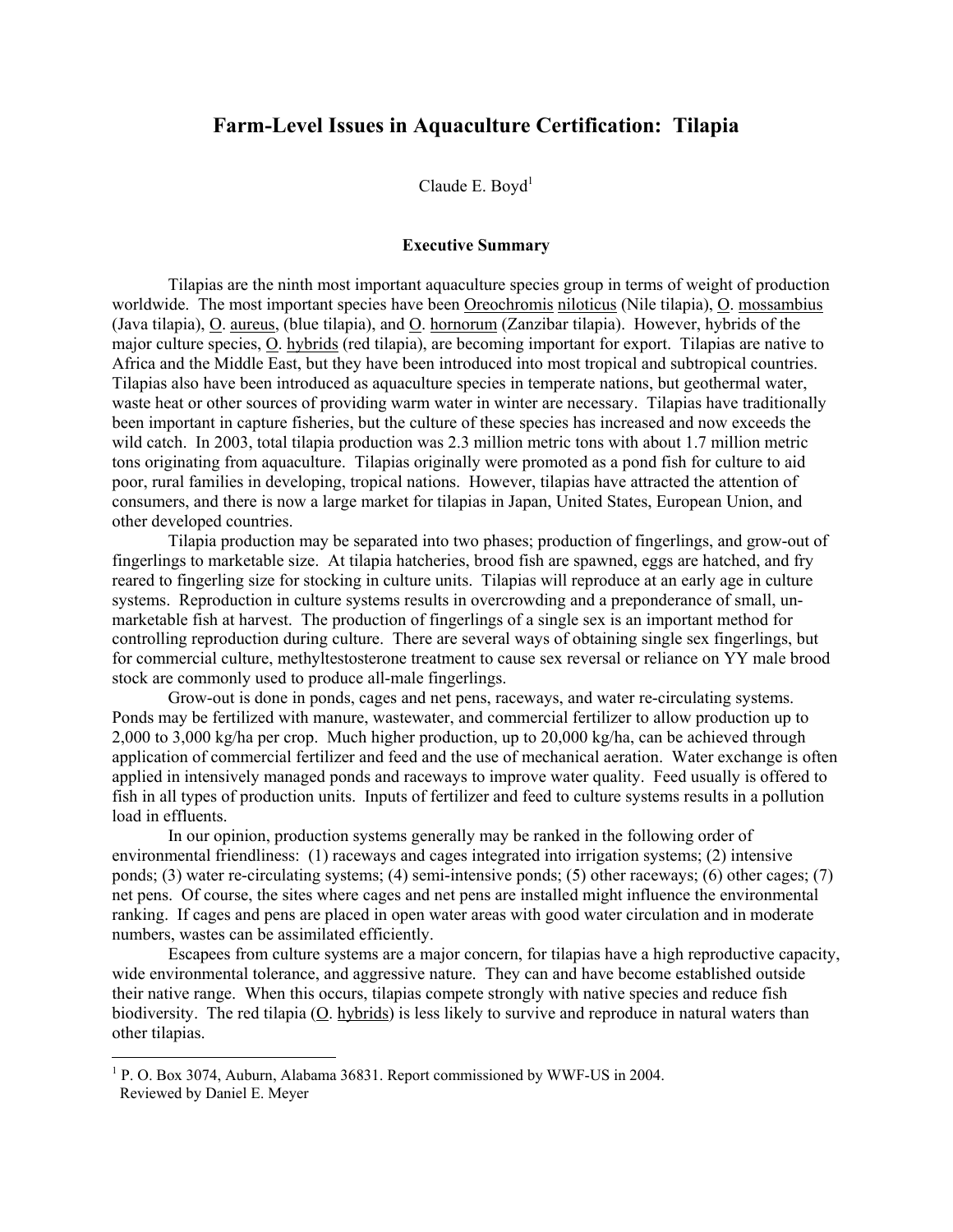Most issues related to tilapia certification will be similar to those for other aquaculture species. Certified producers should be expected to comply with existing regulations, practice water conservation and particularly groundwater conservation, use fingerlings produced by responsible methods, use feed which contains minimal amounts of fish meal, practice good feed management, use fertilizers and liming materials responsibly, avoid use of antibiotics, practice non-destructive bird control, remove dead fish from culture systems in a timely manner, and maintain adequate records.

There also are a few especially contentious issues which are somewhat specific to tilapia certification. Because of the danger of escapees, only all-male fingerlings probably should be allowed at certified facilities. It must be decided if certification of tilapia production in tropical and subtropical countries should be allowed outside of the area where the species is endemic or already established. Also, the wisdom of certifying tilapia in temperate regions to which it is not native and where it normally cannot survive should be discussed. Methods for producing all-male fingerlings will be a major issue in certification. It does not seem wise to allow hormone-induced sex reversal. Certification possibly should be denied to some production systems which have a high potential for causing water pollution, e.g., cages and net pens. Alternatively, certification of cages and net pens might be allowed at some sites but not at others depending upon the ability of ecosystems to assimilate waste and the number of production units installed.

Certification programs probably should be initiated at places where producers already are using good production methods. Production systems integrated with irrigation systems, do not cause pollution and should be prime candidates for trial certification.

# Introduction

 Tilapia rank ninth in global aquaculture production. Carps are the only category of fish species with greater production than tilapias. Tilapias are a hardy species produced by several culture methods under a wide range of environmental conditions. They are tropical and subtropical species, but they have been cultured at temperate sites by using geothermal water, greenhouses, or other means of providing warm water during winter. Tilapias are produced in many countries, but most production occurs in tropical and subtropical regions in developing countries. Contrary to some aquaculture species, tilapias are important in both local and export markets. They also are produced as foodfish by rural farmers.

 The popularity of tilapias with consumers is increasing in western countries and Japan, and exports are expected to increase for years to come. Production methods are highly variable, and less attention has been given to identifying good practices for tilapia production than has been done for shrimp, salmon, and channel catfish. However, experience with other species will be useful in evaluating production practices and suggesting important issues for tilapia certification.

## Biology

 The name tilapia includes many species of the Cichlidae family. These fish are endemic to Africa and the Middle East, but they have been introduced into most tropical and subtropical countries for aquatic weed control and aquaculture. Tilapias have escaped from these projects have greatly extended their range. Tilapias are deep-bodied, perch-shaped fish (Figure 1). They grow very fast and many species reach several kilograms in weight. They are mainly herbivorous, but most species also consume bottom organisms. Some species are markedly carnivorous, especially on eggs and fry of other fishes.

There are three major taxonomic groups. Species of the genus Tilapia are substrate brooders which deposit their eggs in nests excavated in the sediment. Species of the genus Oreochromis are maternal mouth brooders, e.g., the females incubate the eggs in their mouths. Species of the genus Sarotherdon are maternal and paternal mouth brooders (Teichert-Coddington et al. 1997). The major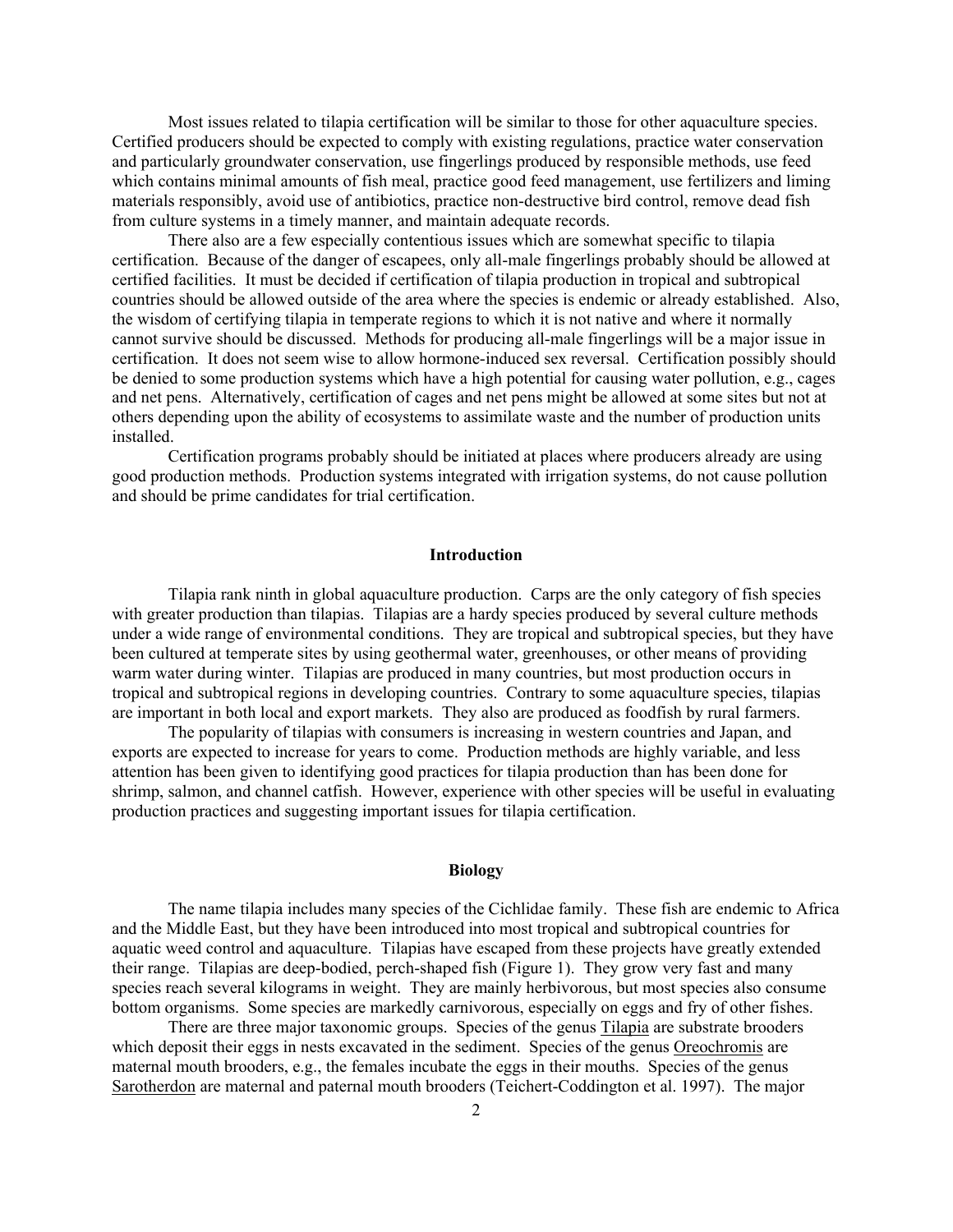aquaculture species is the Nile tilapia (O. niloticus). Other important aquaculture species are the blue tilapia (O. aureus), Java tilapia (O. mossambicus), and Zanzibar tilapia (O. hornorum). The red tilapia (O. hybrids) developed from crosses of the main Oreochromis culture species also has become popular in recent years. Other tilapia species are cultured only by small-scale farmers in Africa (Teichert-Coddington et al. 1997).



Figure 1. A typical tilapia.

 Polygamous males of the genus Oreochromis excavate nests in pond bottoms where water is 1 m deep or less. Females spawn in nests and incubate the externally fertilized eggs in their mouths. Young fry will seek refuge in their mother's mouths for several days.

 Tilapia feed on plankton, green leaves, benthic organisms, aquatic invertebrates, larval fish, detritus, and decaying organic matter. They also readily adapt to eating pelleted fish feed. Nevertheless, they often are considered to be filter-feeders because they can trap plankton in mucous excreted from their gills and swallow the plankton-rich bolus (Fryer and Iles 1972). They have a long intestine necessary to digest plant material. Moreover, tilapias are continuous feeders, and when used in their culture, feed should be offered 3 to 4 times per day if practical (Lim 1989).

 Tilapia are popular as a culture species because of their ability to efficiently use both natural organisms and manufactured feed efficiently under crowded conditions allowing high levels of production. According to Schroeder (1978), natural food organisms typically account for 30 to 50% of tilapia growth in intensive culture ponds with heavy feeding. The contribution of natural food organisms is much greater in pond culture of tilapia than for culture of channel catfish or marine shrimp in ponds. Tilapia production can exceed 3,000 kg/ha in 6 months in ponds fertilized to enhance the availability of natural food organisms. Production above 10,000 kg/ha may be achieved if feed and aeration are applied in pond culture.

 There are other biological reasons that tilapia are good culture species. They resist disease well, and they can tolerate low dissolved oxygen concentration, high ammonia concentration, and impaired water quality in general. This does not imply that disease and water quality-related stress do not occur in tilapia culture. However, there usually are fewer problems with disease and water quality in tilapia culture than in the culture of most species.

 A good culture species must be capable of reproducing easily under controlled conditions. The ease with which tilapias reproduce is both a boon and a curse. Reproduction in culture ponds can occur 2 or 3 months after fingerlings are stocked. Ponds quickly become overpopulated with young fish which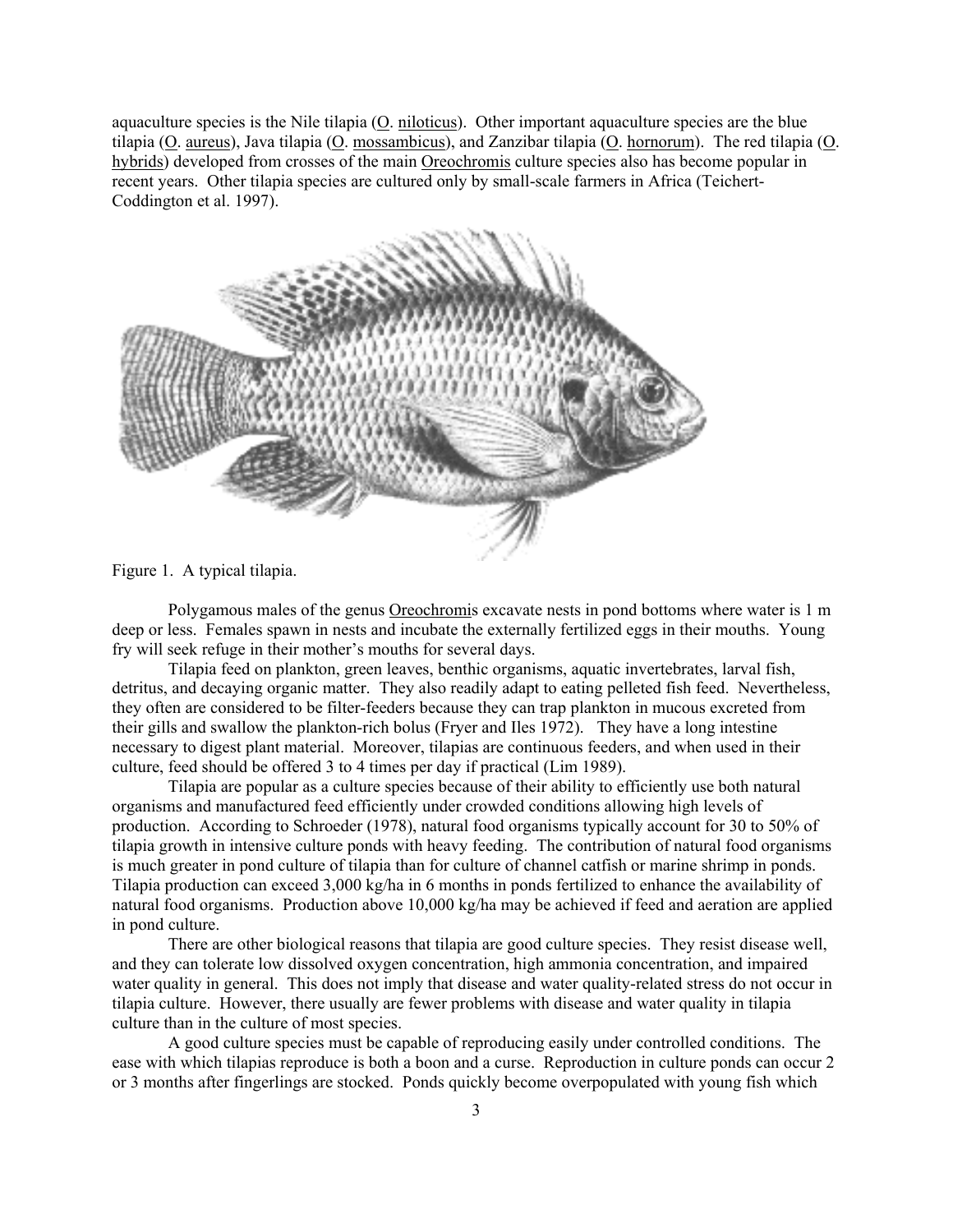compete with larger fish for feed. The result is a harvest of relatively small fish unwanted in many markets. Development of methods to control tilapia reproduction in ponds was a major milestone in the culture of these species.

Tilapias are sensitive to low temperature. Optimum growth usually is achieved at 28 to  $32^{\circ}$ C. Growth declines greatly with decreasing temperature and at 20 to  $22^{\circ}$ C, growth is about 30% of optimum (Teichert-Coddington et al. 1997). Feeding usually stops at temperatures less than 16 or  $17^{\circ}$ C, and temperatures below 10 to 11<sup>o</sup>C are lethal. Tilapias are freshwater species, but the commonly cultured tilapias grow well at salinities up to 25 ppt (Suresh and Lin 1992). The wide tolerance of tilapias to variation in environmental conditions, their amazing capacity to reproduce, and their great ability to compete with other species is a major concern when they are introduced outside their native range. Escapees from weed control or aquaculture projects have reproduced in surrounding waters, and tilapia have become the major species in local fish populations at the expense of native species.

 The characteristics of fish flesh are important in the market. The flesh of tilapia usually is light gray to white, but some dark or red muscle tissue may accumulate along the lateral line and on the surface of the lighter-colored muscle in other areas. This red muscle can give tilapia meat a darker color than desired by many consumers. The peritoneal lining of pure tilapias is black and must be removed to avoid consumer complaints. The meat of both red and white tilapia hybrids generally has a whiter color than that of pure tilapia species. Also, red muscle tends to be a greater problem in fish larger than 600 g in weight. When fillets having red muscle tissue attached are frozen, an objectionable fishy taste can result. Tilapias also have bones along the rib cage and small pin bones among the muscle tissue which must be removed from fillets to avoid consumer complaints.

 The dress-out percentage of tilapia is rather low. The usual fillet yield is about 33 to 35% of live weight.

## Major Production Areas

 Tilapias are captured from the wild within their native range and in some areas where they have been introduced. They also are cultured both within their native range and in many other nations. Aquaculture production has been increasing for several decades and now is roughly twice the wild catch. The major tilapia-producing countries are China, Egypt, Philippines, Indonesia, and Thailand. China is by far the major producer.

 Data for tilapia imports into the United States (Alceste and Jory 2002) give a picture of the production areas catering to the export market. Asian imports were mainly from Taiwan, China, and Indonesia, but there were significant contributions from Thailand, Vietnam, Philippines, and Hong Kong. Tilapia imports from Latin America originated in Colombia, Panama, Ecuador, Honduras, Mexico, Brazil, Costa Rica, Peru, Jamaica, and other countries. Cuba has a larger production of tilapia than many other Latin American nations. Ecuador imports the most tilapia into the U.S. market, and Costa Rica and Honduras are the second and third leading importers.

 Tilapia culture is important in Africa. Most of these tilapias are produced for family consumption or domestic markets rather than for export. However, there are a few large farms which produce tilapia for export such as the Lake Harvest Tilapia Farm at Lake Keraba in Zimbabwe.

## Production Statistics

 Data from FAO on world tilapia production by capture fisheries and aquaculture from 1993 to 2003 are provided in Figure 2. Total production increased from 1.0 million metric tons (mt) in 1993 to 2.3 million mt in 2003. Aquaculture production increased from about 550,000 mt to slightly over 1.7 million mt during this time, while the production from capture fisheries changed little.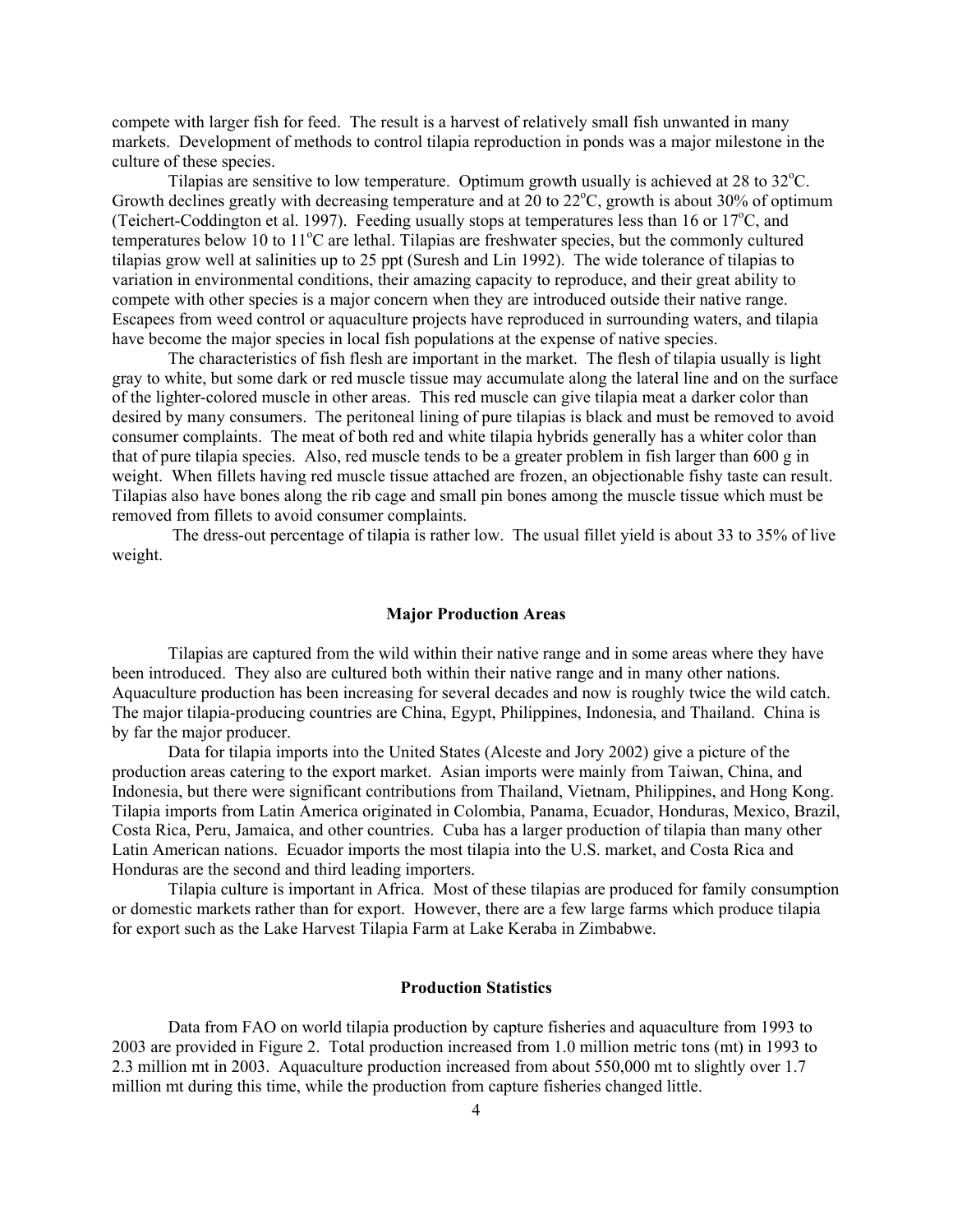Aquaculture production of tilapias worldwide has more than doubled since 1993. The major culture species has been O. niloticus with O. mossambicus a distant second. Of course, there also has been an increase in production of hybrid tilapias for export. The increase in tilapia production has been greatest in Asia, but there also has been remarkable growth in Latin America. The major tilapia producing countries are depicted in Figure 3. China is by far the major producer of farm-reared tilapias, but Taiwan (given by FAO as a province of China) is the world's major tilapia-exporting nation. Although Latin American countries do not show up in Figure 3, they are important exporters of tilapias, especially into the U.S. market. Brazil may be underestimated as a tilapia-producing country. Official FAO statistics indicated a production of 20,000 mt in 1999, but some surveys claim production may be 50,000 to 60,000 mt/year.





FAO data show tilapia production reached about 2.3 million mt in 2003 with 73% originating in aquaculture. The upward trend in production is expected to continue as consumers become more familiar with tilapias.

 In the United States, tilapia imports reached 40,500 mt in 2000 (Alceste and Jory 2002). Production in the United States is slightly more than 8,000 mt. The production by region in the United States for 2000 was as follows: western, 3,180 mt; north-central, 1,723 mt; northeast, 1,592 mt; southern, 1,575 mt; tropical, 180 mt. Tilapia production in the United States is done primarily in intensive systems that utilize external sources of heat, e.g., geothermal water, industrial waste heat, or direct heating systems, to maintain adequate temperature during cold months.

Figure 3. The main countries producing tilapia by aquaculture. Production values are in metric tons (mt).

 The world price for tilapia has remained relatively stable for several years. According to FAO statistics, chilled tilapia fillets sold for about \$4.00/kg and frozen fillets brought \$2.50 to \$2.75/kg in the U.S. market between 1995 and 1999. However, there has been a decline in price of about 30% in recent years. This decline probably is related somewhat to the downturn in the global economy during the past 2 years, but the increasing production and greater availability of tilapias in the market possibly has played a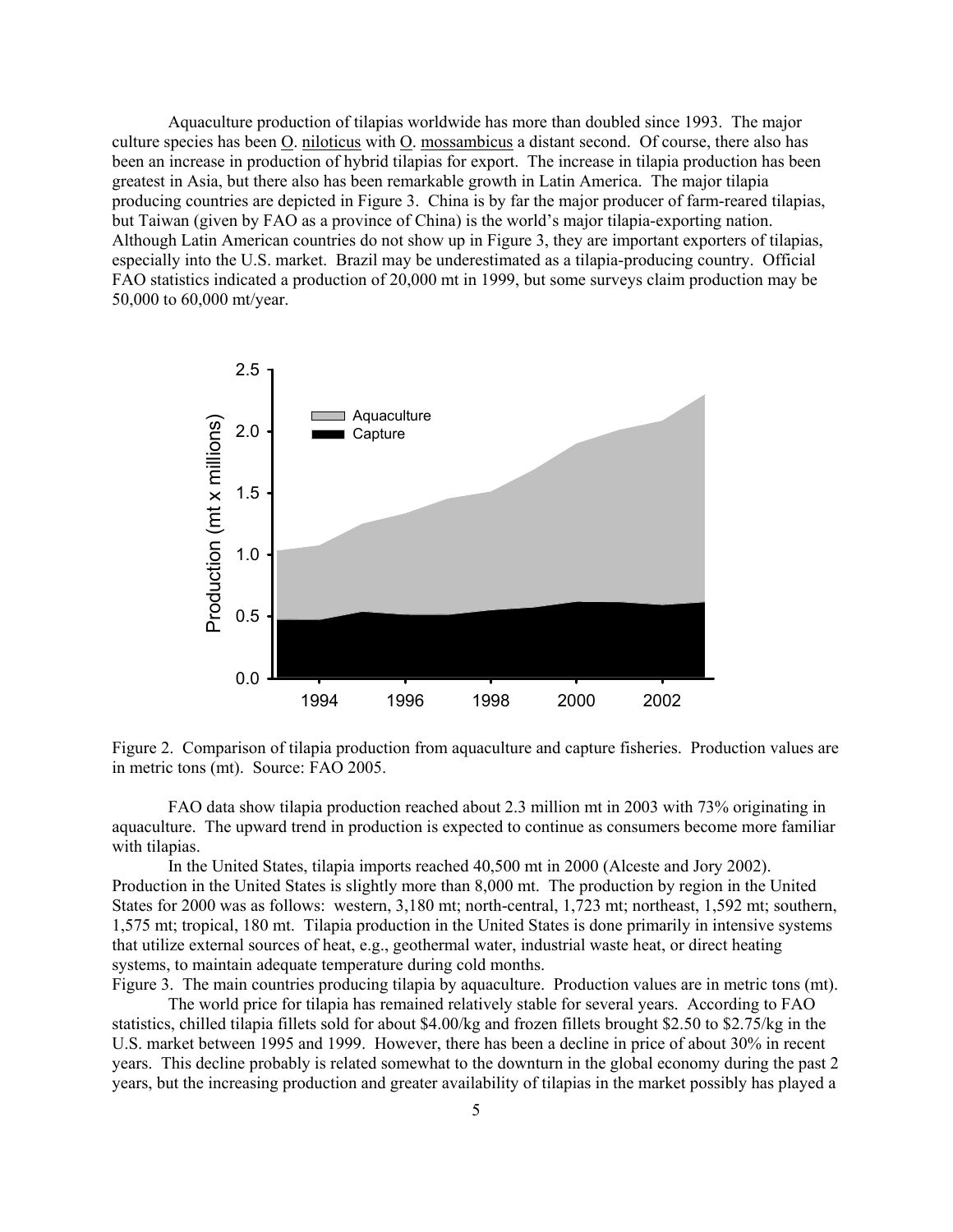

Figure 3. The main countries producing tilapia by aquaculture. Production values are in metric tons (mt). Source: FAO 2005.

larger role in the price decline. Tilapia production is expected to continue to increase with greater demand in importing countries. Thus, prices likely will remain lower than in the 1990s. This scenario is not necessarily bad for efficient producers. It also is favorable to the prospects of product certification provided these products will fetch a greater market price.

 Reliable data on the area devoted to tilapia production and amount of water used for it, such as reported for channel catfish production, are not available.

## Culture Systems

 Tilapia production can be separated into two major activities – fingerling production and growout of marketable-sized fish. Fingerling production can be accomplished in earthen ponds, tanks, and hapas (baskets constructed of fine netting). Hapas can be suspended in tanks, ponds, lakes, or other water bodies.

 Grow-out of fingerlings to marketable size is done in ponds, raceways, net pens, cages, and water re-circulating systems supplied with freshwater or brackishwater. In some countries tilapia culture also is done in rice paddies to provide a second crop.

 Freshwater ponds are the most common production system. Ponds for tilapia culture range from tiny, dug-out holes on small, family farms to well-designed, embankment ponds with inlet and outlet gates and harvest basins. Ponds for tilapia production range from less than 1 ha to more than 10 ha. Ponds usually average 1 to 2 m in depth. They may be filled from rainfall and runoff (rain-fed), streams, lakes, reservoirs, irrigation systems, wells, or estuaries. The largest tilapia ponds probably are the converted shrimp ponds used for tilapia production in Ecuador.

 Cage culture also is a common production method, and in some countries, this method is used more widely than ponds. Cage design ranges from simple ones of 1 or 2  $m<sup>3</sup>$  volume made on site from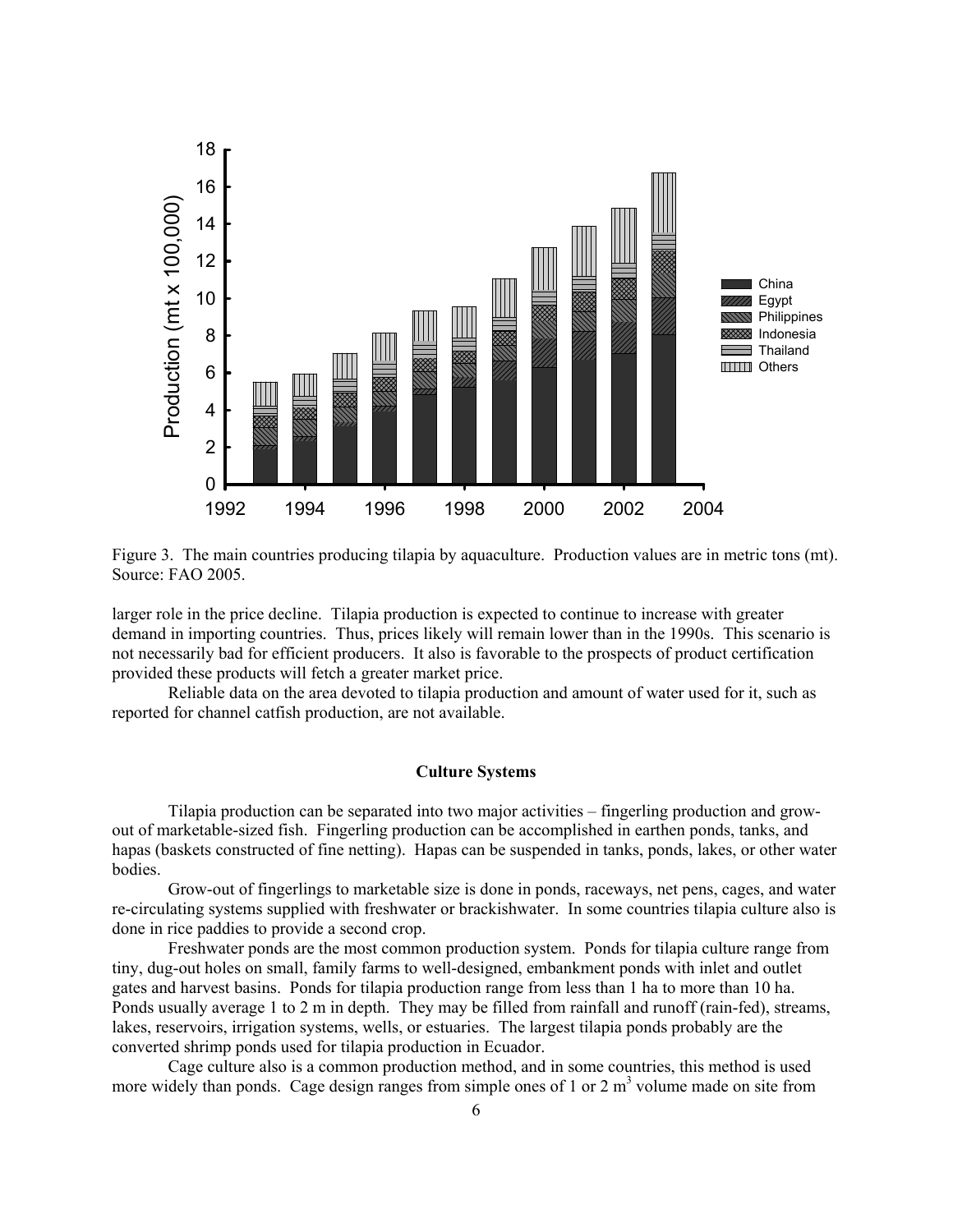netting to large manufactured cages similar to the ones used in salmon culture. Cages may be located in ponds, reservoirs, lakes, streams, irrigation systems, or estuaries. In some countries, regulations have been imposed on the location and number of cages in public waters, but these regulations may not be obeyed. Net pens are used to a lesser extent than cages.

 Raceways, also referred to as flow-through production systems, are grow-out units through which water flows continuously. Raceways often are elongated concrete troughs 2- to 4-m wide and 10- to 50-m long. They also may be elongated earthen ponds or plastic troughs or tanks. The rate of water flow through raceways also varies greatly, and the normal range in exchange rate probably is about 0.5 to 4 exchanges/hour. In Colombia, some tilapia farms simply divert water from irrigation systems through earthen ponds and discharge the water back into the irrigation system. The most important variable in raceway culture is the amount of dissolved oxygen available. The dissolved oxygen concentration should not fall below 3 mg/L, and 4 kg feed can be applied daily for each kilogram of available oxygen (Boyd and Tucker 1998). Suppose that  $1 \text{ m}^3/\text{min}$  of water is available with a dissolved oxygen concentration of 7 mg/L. The available oxygen is 5.76 kg/day  $[(7-3)$  g/m<sup>3</sup> × 1 m<sup>3</sup>/min × 1,440 min/day × 10<sup>-3</sup> kg/g] and about 23 kg feed can be applied to the culture system. Large fish are fed at about 2% of body weight per day, so the system could accommodate about 1,150 kg of tilapia. Mechanical aeration could be applied to increase the capacity.

Water re-use systems are employed in countries such as Israel where water is scarce or in temperate climates where heated water must be used to permit year-around production. Of course, in temperate countries, brood stock can be maintained during cold months in heated systems and production done during warm months in ponds, cages, or other units. In Israel, there are water re-use systems where fish production is done intensively in earthen ponds or concrete tanks at high water exchange rates and the water is recirculated through a large reservoir which serves as a water treatment system. The most advanced recirculating systems employ culture tanks and water treatment facilities often located indoors in greenhouses or other heated facilities. The most common methods of water treatment in re-circulation systems are mechanical aeration to add dissolved oxygen, mechanical filters to remove large particles, biological filters to enhance nitrification (oxidize ammonia to nitrate), and sedimentation to remove solids (Soderberg 1994). Treatment with liming materials also is necessary to neutralize acidity from nitrification.

#### Fingerling Production

## Brood fish

 Brood fish usually are obtained from fish farms, and suppliers should be able to document the purity and origin of the fish. The fish should be certified disease-free, but they still should be quarantined to ensure no diseases or parasites are introduced to the farm stock. A minimum of 100 to 150 brood fish is needed to avoid inbreeding (Smitherman and Tave 1987).

 Brood fish should be held in high quality water in ponds, tanks, or hapas. The water should contain natural food organisms, but a high quality ration containing at least 25% crude protein should be provided two or three times per day (Green et al. 1997).

## Spawning

 Frequency of spawning varies with environmental conditions and can occur at 4- to 6-week intervals under ideal conditions in natural environments. In hatcheries, the interspawning interval can be shortened and spawning frequency increased by removing eggs from mouth-brooding females. It is possible to obtain 100 to 200 eggs/kg female per day or even more under spawning regimes where spent females are exchanged for females which have been conditioned for 10 days (Little et al. 1993).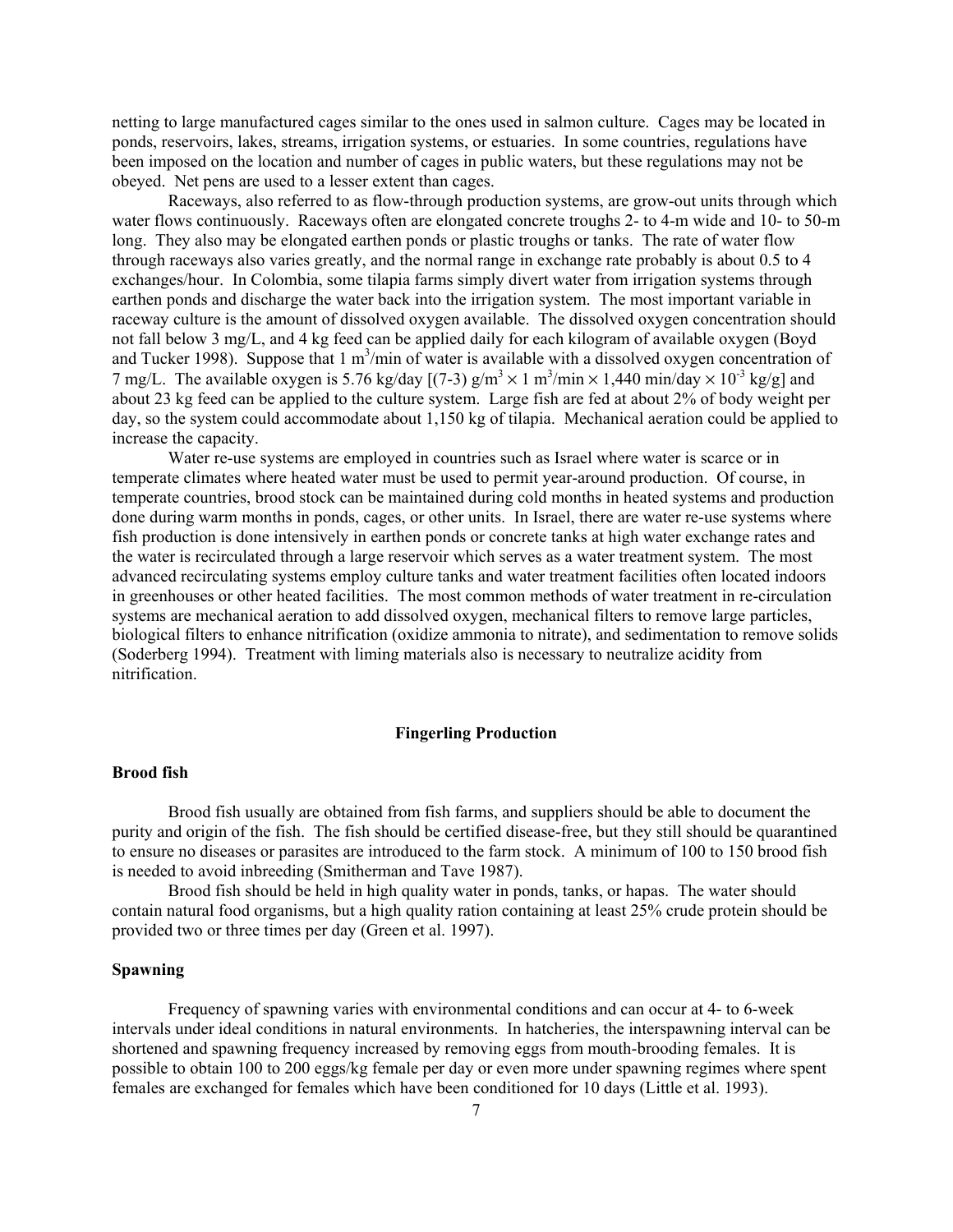Eggs removed from female mouth-brooders must be incubated. Because the eggs sink, they must be incubated in conical, up-welling or down-welling incubators. Stocking rate in large incubators (20 L) is about 4,000 eggs/L, and water flow rate is about 1 L/sec per 10,000 eggs (Little 1989). High quality water saturated with dissolved oxygen is essential in incubators. Survival from eggs to 10-day-old "swim up" fry often is above 80%.

 Brood fish usually are stocked in spawning ponds, tanks, or hapas, and the females allowed to mouth-brood the eggs. The fry then can be harvested at frequent intervals with nets, or ponds can be drained and fry captured in nets. Stocking rates in spawning ponds vary from 3,000 to 10,000 fish/ha at sex ratios of 1 female:1 male to 4 females:1 male. Fertilizers are applied to encourage natural food and feed also is applied. Alternatively, brood fish can be placed in hapas suspended in ponds or other water bodies, and after spawning and hatching occurs, fry can be removed. Tanks also may be managed in a similar fashion.

 Two methods have been applied in hatcheries to produce all-male fry. Fry can be treated with androgen before the gonads begin to develop. Fry of 9 to 11 mm in total length normally are treated with 17  $\alpha$ -methyltestosterone. The androgen compound is provided to the fish in feed. The usual dose is 30 to 60 mg methyltestosterone/kg feed, and the feed is offered for 3 to 4 weeks. More than 95% of fry treated in this manner will be phenotypic males.

Studies of retention of 17  $\alpha$ -methyltestosterone in tilapia suggested that no more than 10 picograms (pg) of methyltestosterone and its metabolites remained in fillets (Goudie et al. 1986). This was not considered a dose great enough to be of food safety concern. However, little information is available on the possible effects on hatchery workers of handling androgens. A respirator, eye protection, and gloves should be used to prevent contact with the material when it is used in hatcheries.

 The other method of producing all-male fry is the use of YY males that sire only male offspring. The procedure of doing this is quite complex and will not be discussed here, but it is presented by Scott et al. (1989).

#### **Nurseries**

 Fingerlings usually weigh 0.1 to 1.0 g each after completion of sex reversal or harvest from ponds, tanks or hapas. Stocking of such small fish directly into production ponds is inefficient because ponds would be far below carrying capacity for several weeks. Thus, fingerlings are reared to larger size in nursery ponds. Nursery ponds usually are stocked at 25 to 250 fry/ $m^2$ , fish are held for 1 to 3 months, and standing crop may exceed 5,000 kg/ha where fertilizers and feeds are applied. Survival usually exceeds 60%. It also is possible to grow fingerlings to a large size in tanks or hapas.

#### Grow-out

 Several methods for growing fingerlings to marketable size also are in common use. Control of reproduction is a major issue in tilapia culture, and culture techniques usually integrate a way of reducing reproduction in culture systems.

## Reproduction control

 According to Bocek (undated) there are seven methods for controlling reproduction in production systems as listed below:

- use nets to periodically harvest fry and fingerlings from production units to reduce competition for food,
- separate sexes after an initial growth period to allow monosex culture,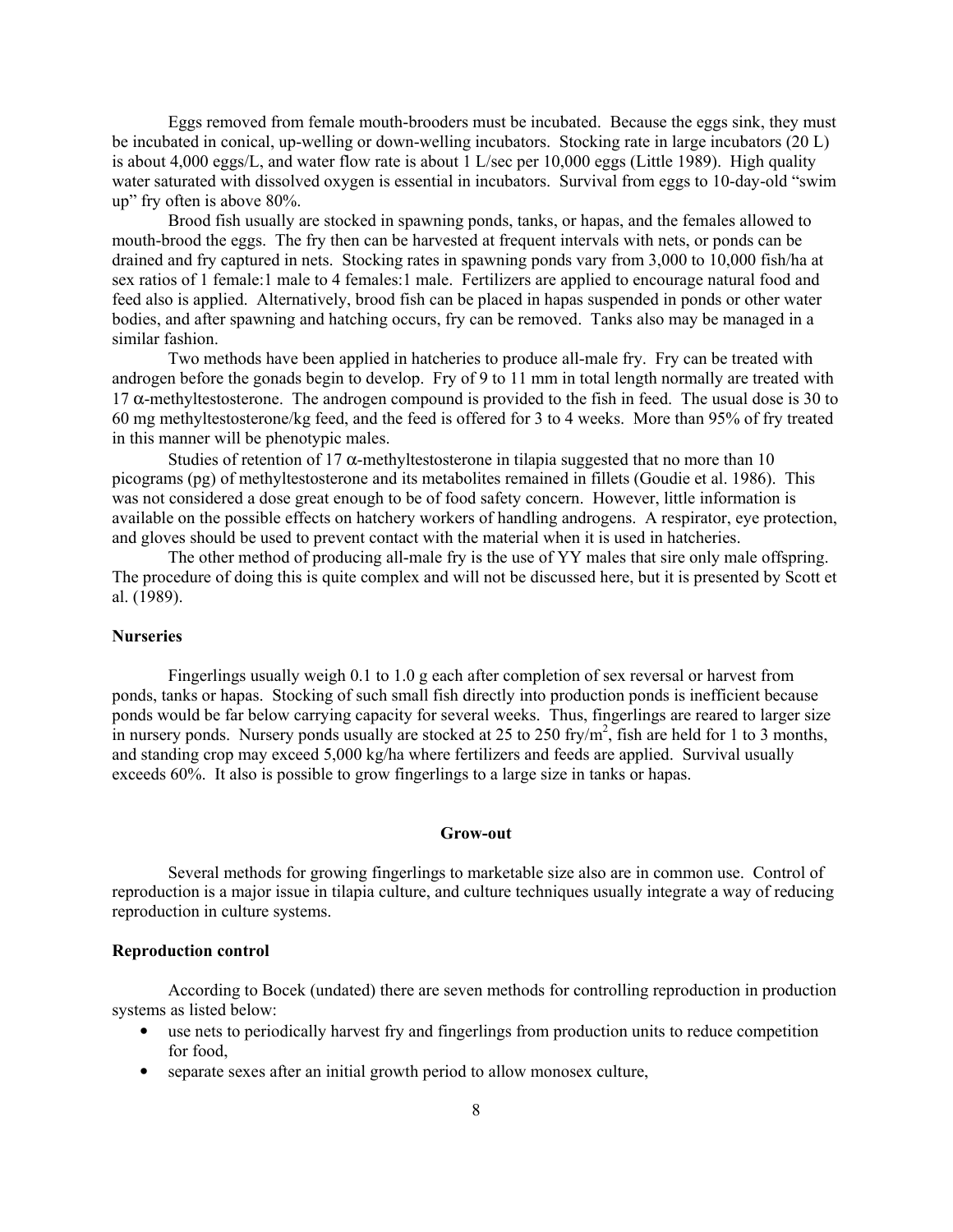- culture fish in cages which are suspended above the bottom so that spawned eggs fall through the cage mesh and die,
- culture fish at very high density in ponds or raceways to take advantage of the repression of reproduction by crowding,
- stock predaceous fish in ponds to eat tilapia fry resulting from spawning,
- stock all-male fingerlings.

A flow chart (Figure 4) shows where each method fits into different tilapia production systems.

 Each method of reproduction control has its advantages and disadvantages. Periodic harvesting of fry requires little skill, but it is labor intensive and applicable only to small ponds. Sex separation requires trained labor and is a slow process that is only about 80 or 90% effective. It is most applicable to small farms. Cage culture is convenient at some locations, but cages are expensive, and a high quality feed is necessary. High-density culture is best suited for large farms, because a good water supply, mechanical aeration, skilled labor, and high quality feed are essential. Control of reproduction by predaceous fish generally is difficult to implement, because fingerlings of predaceous fish must be available at the right time, there are then two kinds of fish in the system, and large tilapia fingerlings must be stocked to prevent them from being eaten by the predators. Hormones necessary for producing allmale fingerlings are expensive and difficult to obtain, good hatchery facilities and skilled labor are required, and there may be concerns by consumers over possible residues of hormones in adult fish. Hybrid, all-male fingerlings grow faster than females. However, pure brood stock strains require special hatchery facilities, and the trained labor needed for producing the hybrids increases fingerling cost.

 Data are not available on the extent to which each method of reproduction control is applied. However, stocking of all-male fingerlings is the common method for many facilities producing tilapia for export. Use of all-male, hybrid fingerlings would appear to be more consumer acceptable than the use of hormone-treated all-male fingerlings.

# Pond systems

 It is not possible to describe a typical pond culture system for tilapia. Stocking rate for all-male tilapia will depend upon the objectives for final harvest biomass and average weight of individual fish at harvest, and it must be adjusted for anticipated survival (Table 1). It is not possible to calculate reasonable stocking rates for ponds where reproduction will not be controlled, so the ones provided in Table 1 should be as good as any.

 Net production of tilapia in ponds will depend upon the nutrient input rate. Usually, natural fertility of pond waters is not great enough to support more than 250 to 500 kg tilapia/ha. Fertilizers can be used to increase the abundance of natural food organisms and enhance production. Typical production in ponds treated with commercial fertilizer is 1,000 to 1,500 kg/ha, but production in ponds treated with organic fertilizers often exceeds 2,000 kg/ha. Feeding can increase production to very high levels. The combination of fertilization and feeding can increase production to 5,000 to 6,000 kg/ha in semi-intensive systems. Application of water exchange to flush ponds and improve water quality, mechanical aeration to prevent low dissolved oxygen concentration, or both can allow production to increase to 20,000 kg/ha or more.

Organic fertilizer for tilapia ponds usually is animal manure or other agricultural wastes. Organic fertilizers may be applied to ponds at rates up to 50 to 80 kg/ha per day in un-aerated ponds (Collis and Smitherman 1978) and up to 200 kg/ha per day in ponds with mechanical aeration (Wohlfarth and Hulata 1987; Wohlfarth and Schroeder 1979;Wohlfarth et al. 1985). In Asia, it is common to integrate tilapia production with chicken, pig, or duck culture (Boyd and Tucker 1998). For example, in Thailand, chicken houses often are constructed above tilapia ponds and uneated feed and manure falls into the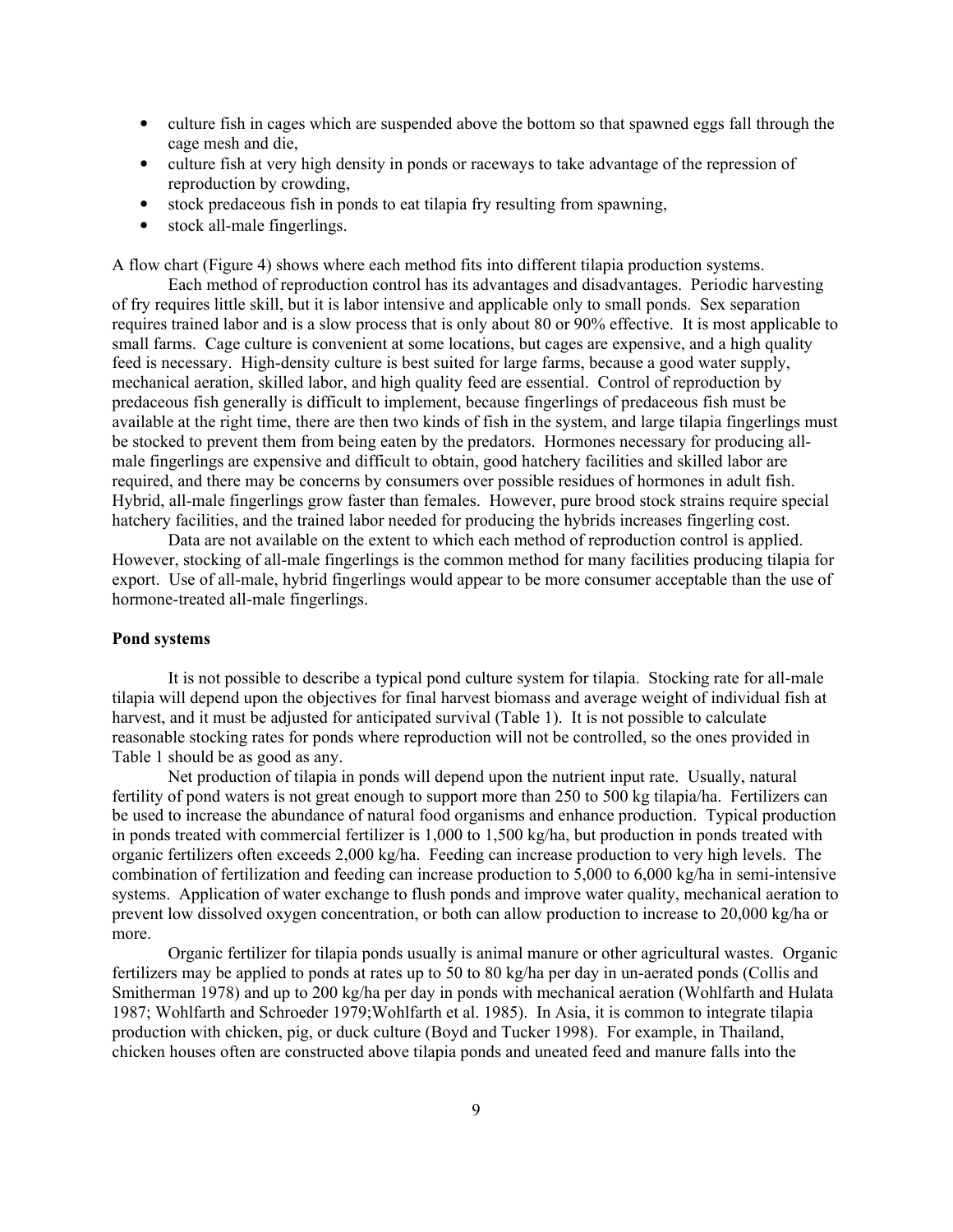ponds to serve as food for fish and to fertilize ponds and increase natural productivity. In some areas of Asia, human excrement and municipal wastewater are used to fertilize ponds (Edwards and Pullin 1990).



Figure 4. Flow chart showing how different methods of reproduction control are used in tilapia culture. Source: Bocek (undated).

Urea and triple superphosphate are the commercial fertilizers most commonly used in tilapia culture. A common recommendation is to apply fertilizers at a N:P ratio of 4:1 and provide 1 kg P/ha per day (Diana 1997). I believe that this fertilization rate is much too high and contains a wider N:P ratio than necessary. A more reasonable fertilization regime might be the use of a N:P ratio of 2:1 or 1:1 and provide a phosphorus input of 0.3 to 0.5 kg/ha per day. Of course, commercial fertilizers are not applied daily, but at weekly or biweekly intervals.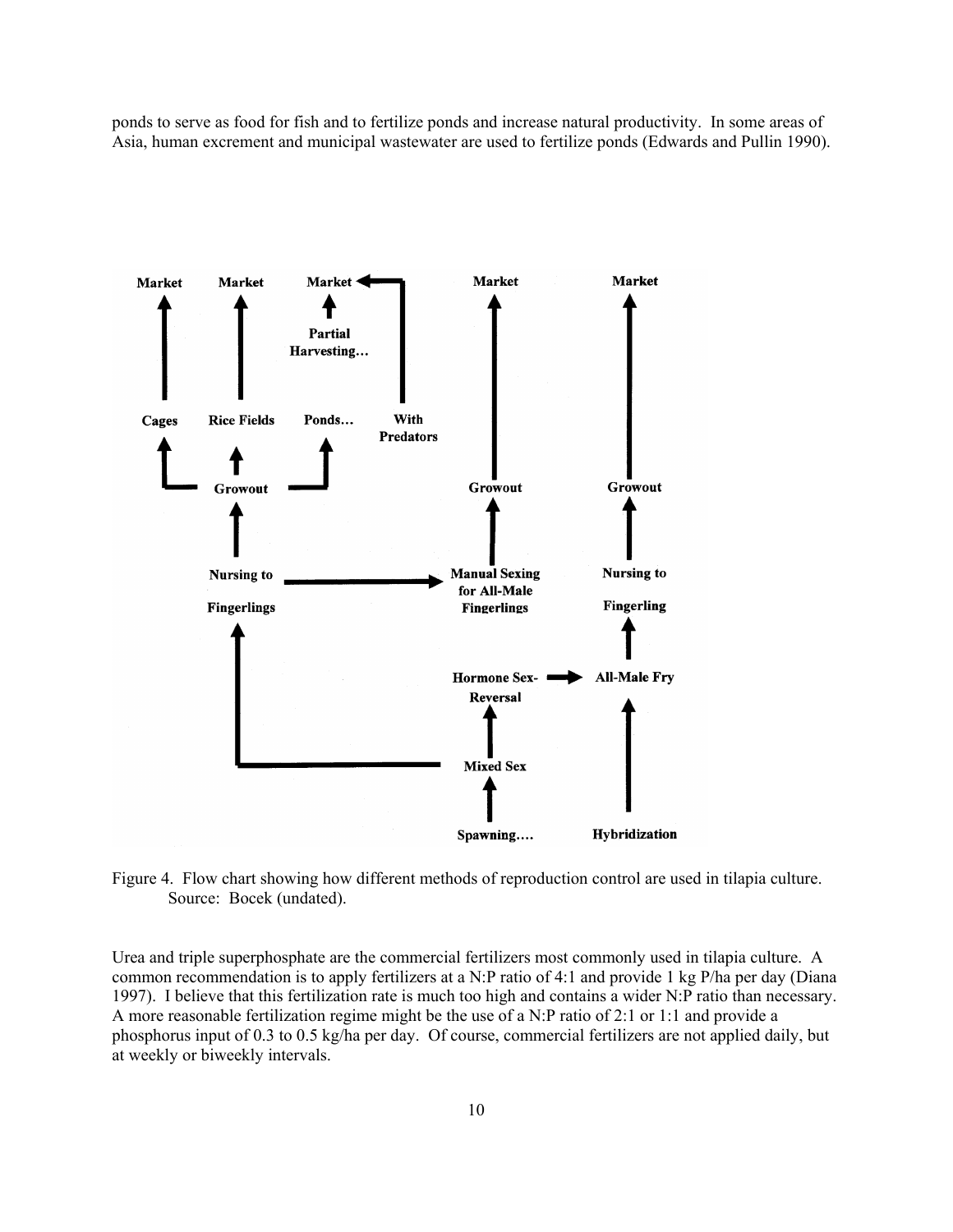|                         | Average weight at harvest $(g/fish)$ |      |       |       |       |
|-------------------------|--------------------------------------|------|-------|-------|-------|
| Maximum biomass (kg/ha) | 200                                  | 400  | 600   | 800   | 1,000 |
| 1,000                   | 0.50                                 | 0.25 | 0.167 | 0.125 | 0.10  |
| 2,000                   | 1.00                                 | 0.50 | 0.334 | 0.25  | 0.20  |
| 4,000                   | 2.00                                 | 1.00 | 0.668 | 0.50  | 0.40  |
| 6,000                   | 3.00                                 | 1.50 | 1.00  | 0.75  | 0.60  |
| 8,000                   | 4.00                                 | 2.00 | 1.334 | 1.00  | 0.80  |
| 10,000                  | 5.00                                 | 2.50 | 1.668 | 1.25  | 1.00  |
| 12,000                  | 6.00                                 | 3.00 | 2.00  | 1.50  | 1.20  |
| 14,000                  | 7.00                                 | 3.50 | 2.335 | 1.75  | 1.40  |

Table 1. Stocking densities in fingerlings per square meter in pond culture to provide different maximum biomass of all-male tilapia of different average weights at harvest. The entries assume 100% survival.

# Cage culture

 Cages are suspended in bodies of water, stocked with fish, and feed is applied several times per day. Fish are confined in a small area making feeding and harvesting much simpler than for traditional pond culture. It is not practical with existing technology to mechanically aerate cages. Some farms have installed mechanical aeration in areas with cages. These aerators usually are positioned to direct currents of oxygenated water through cages. Thus, cages should be located in an area where there is good water circulation through cages to replenish dissolved oxygen removed by fish respiration. Fish also can feed on plankton and detritus in water which passes through cages. This supplements manufactured feed and improves the feed conversion ratio.

 Uneaten feed, feces, and metabolites pass through the cage mesh. Large particles settle to the bottom beneath or near cages, while smaller particles remain suspended or dissolved in the water. If cages are in an area of restricted water movement or in a relatively small water body, dense phytoplankton blooms will develop. Also, in stratified lakes, wastes from cages may accumulate in the hypolimnion. Dense phytoplankton blooms can result in depletion of dissolved oxygen during nighttime or on cloudy days. Sudden destratification of water bodies with large, hypolimnetic oxygen demands also can cause dissolved oxygen depletion. Massive mortalities of fish in cages and wild fish outside of cages have resulted when wastes from cage culture caused eutrophication and dissolved oxygen depletion occurred at night, during cloudy weather, or after thermal destratification (Beveridge 1984; Schmittou 1993; Boyd and Tucker 1998).

## Net pens

 Net pens for tilapia culture usually are installed in lakes or reservoirs. The principle is basically the same as for cage culture, but the enclosure to hold fish is much larger, and fish have access to the natural bottom (Beveridge 1984). Fish are not stocked as densely in net pens as in cages, but the advantages and disadvantages of cages and net pens are similar.

# Raceways

 Water is flushed through raceways to provide dissolved oxygen and to remove wastes. Production units often are flushed with up to four exchanges/hour where mechanical aeration is not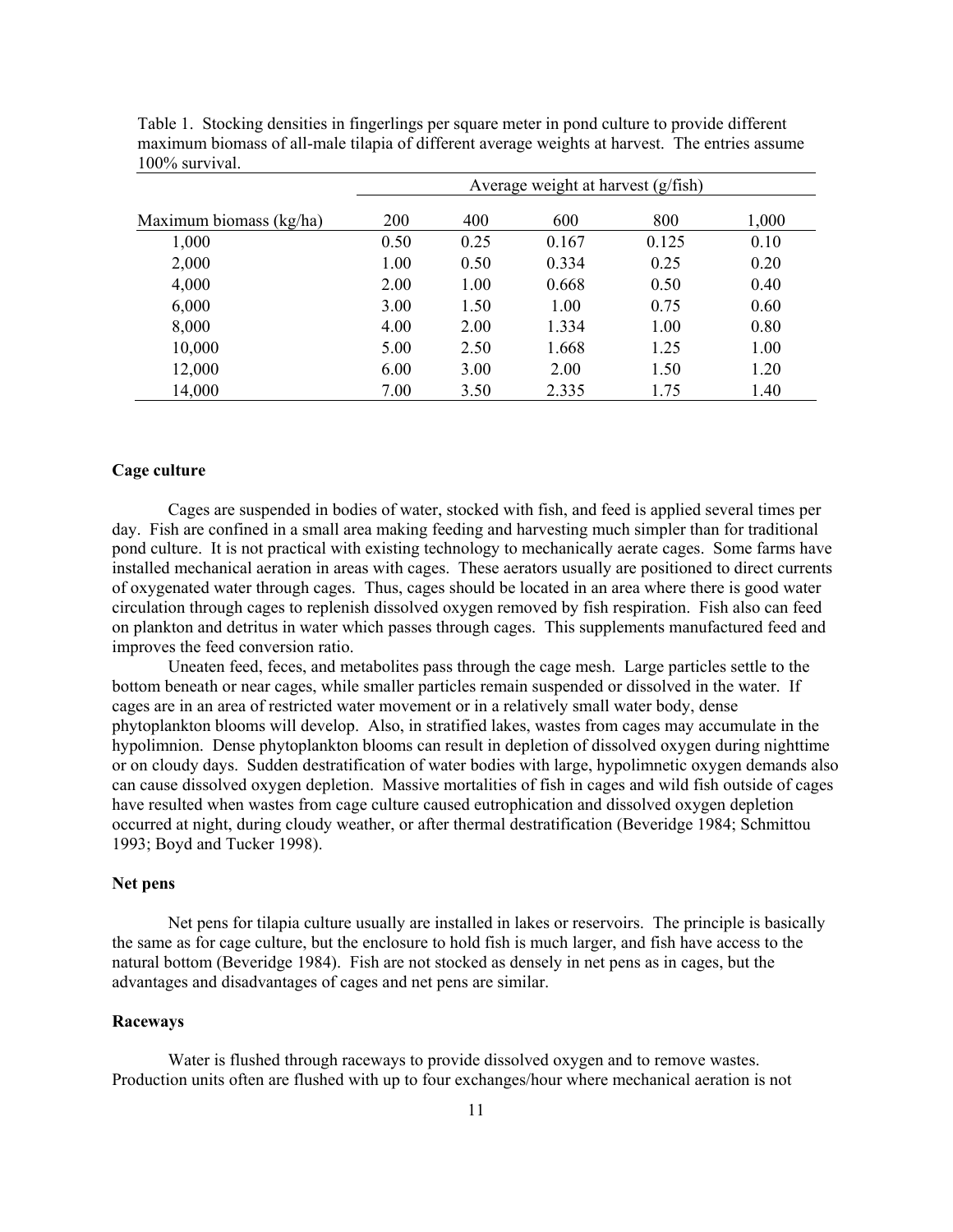applied, but lower flushing rates are used in aerated systems. Water for raceways may be used in one pass and discharged downstream, or it may be transferred to a reservoir for treatment and reuse. Thus, raceways are sometimes integrated into water re-use systems.

 Raceways where water is used in a single pass often are separated into several units with natural fall between units. Water is re-aerated when it falls from one unit to the next. Nevertheless, when units are operated in series, water quality tends to deteriorate as water flows from one raceway unit to the next. This problem is related to a decline in dissolved oxygen concentration and an increase in ammonia and solids as water passes through successive production units.

 Sedimentation units can be constructed at discharge ends of raceways to allow sedimentation of coarse particles, but fine particles and dissolved solids cannot be removed this way.

 Source water for raceways include reservoirs, lakes, springs, streams, and irrigation canals. In some places, water from these sources may be too cool for optimum growth of tilapia. The use of irrigation water for tilapia is ideal, for raceways can be installed near the irrigation system and the water diverted through the raceways and back to the irrigation system. Little water is actually consumed for tilapia production and nutrients entering the water will not constitute pollution for they can be applied to crops irrigated with the water.

## Water re-circulating systems

 These systems are important for tilapia culture in arid climates and in cold climates where water must be heated during part of the year. Water re-circulating systems may be quite simple (Figure 5) with water exchanged between a pond and the culture units. The pond provides natural water treatment through aeration by photosynthesis, sedimentation, mineralization of organic matter by bacteria, phosphorus removal by bottom soil, nitrification, and denitrification. Water re-circulating systems also may be quite complex (Figure 6) with heating of water, mechanical aeration, mechanical filtration to remove coarse particles, sedimentation, biological filtration to mineralize organic matter and oxidize ammonia, and denitrification.

 Water may discharge from the treatment pond of a re-circulating system after heavy rains. Water also is discharged from more complex re-circulating systems when filters are backwashed, when it is necessary to improve water quality by dilution with higher quality water, and when sediment must be removed.



Figure 5. A simple, outdoor water re-circulating aquaculture system.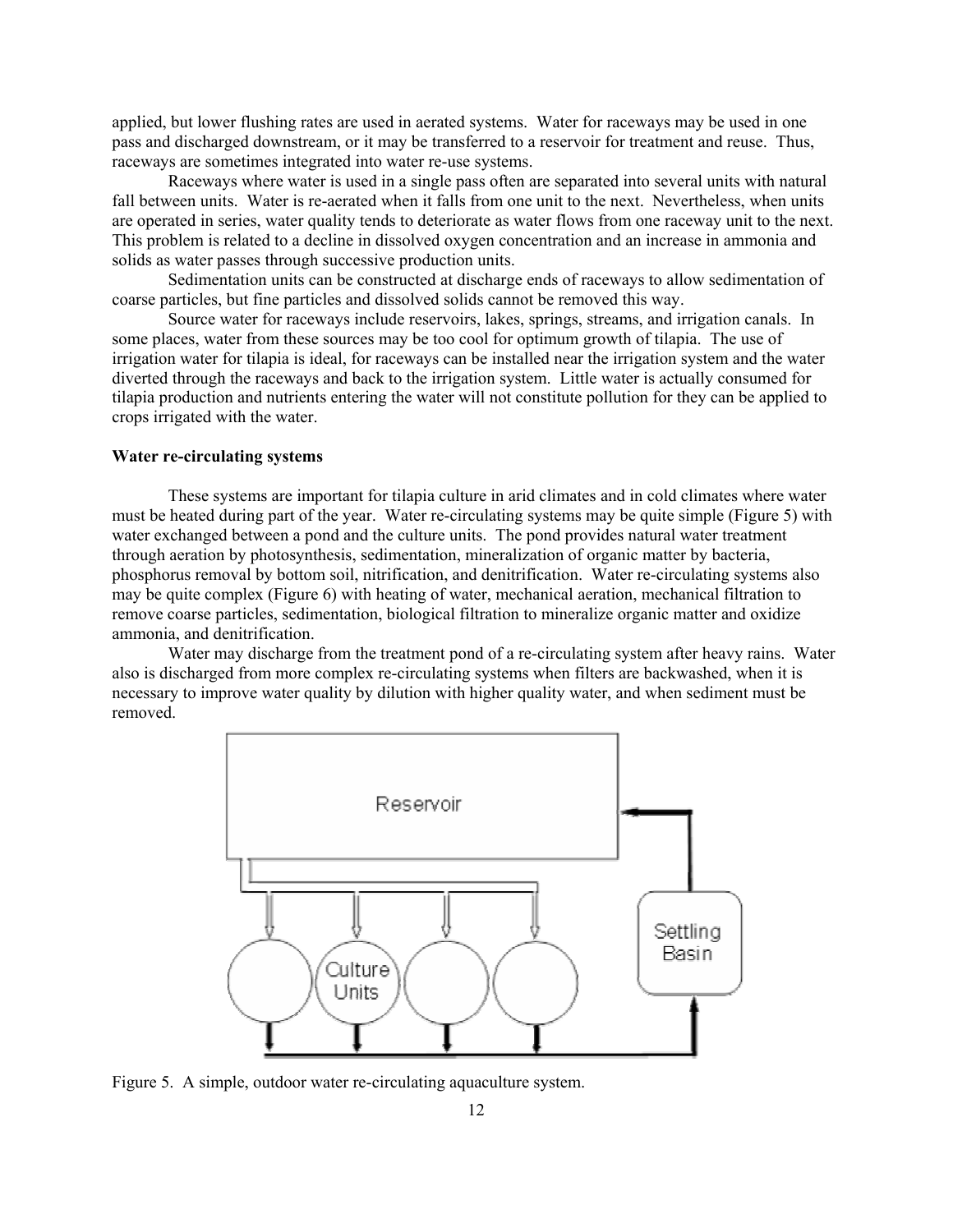#### Fish Health

 Tilapia are more resistant to disease than most culture species, and they can tolerate relatively high concentrations of ammonia and low concentrations of dissolved oxygen. Disease problems are most frequent in culture systems where water temperature is less than optimum. There is little use of antibiotics, drugs, and other chemicals for disease control or water quality improvement in tilapia culture.

 Producers do not like to talk about the disposal of dead fish. We have seen dead tilapia floating in culture systems, and suspect that many producers do not remove dead fish on a regular basis as also has been observed in channel catfish culture. Although this practice may not result in serious disease or water quality problems and carcasses may decompose within grow-out units and not enter the outside environment, carcasses should be removed daily. Most consumers would be appalled to learn that fish had been produced in systems where carcasses were allowed to decay.



Figure 6. An indoor, heated, water re-circulating aquaculture system.

## Feed

 Tilapia feeds are made from plant meals, fish and meat meals, and dietary supplements. Fitzsimmons (1997) provided a nice summary of the nutritional requirements of tilapia. The crude protein content of tilapia feed should decrease with increasing fish size as follows: smallest fry  $(<0.02 \text{ g})$ , 45 to 50%; 0.02- to 2-g fish, 40%; 2.0 to 35-g fish, 35%; fish of more than 35 g, 30 to 32%. The percentage of the total dietary protein that should be provided by each essential amino acid is given in Table 2. The sum of the percentages in Table 2 is not 100% because non-essential amino acids are not included. Some producers feel that 24 to 25% crude protein is adequate in feed for grow-out of fish in semi-intensive culture and 28% crude protein is adequate for intensive grow-out (Chhorn Lim, personal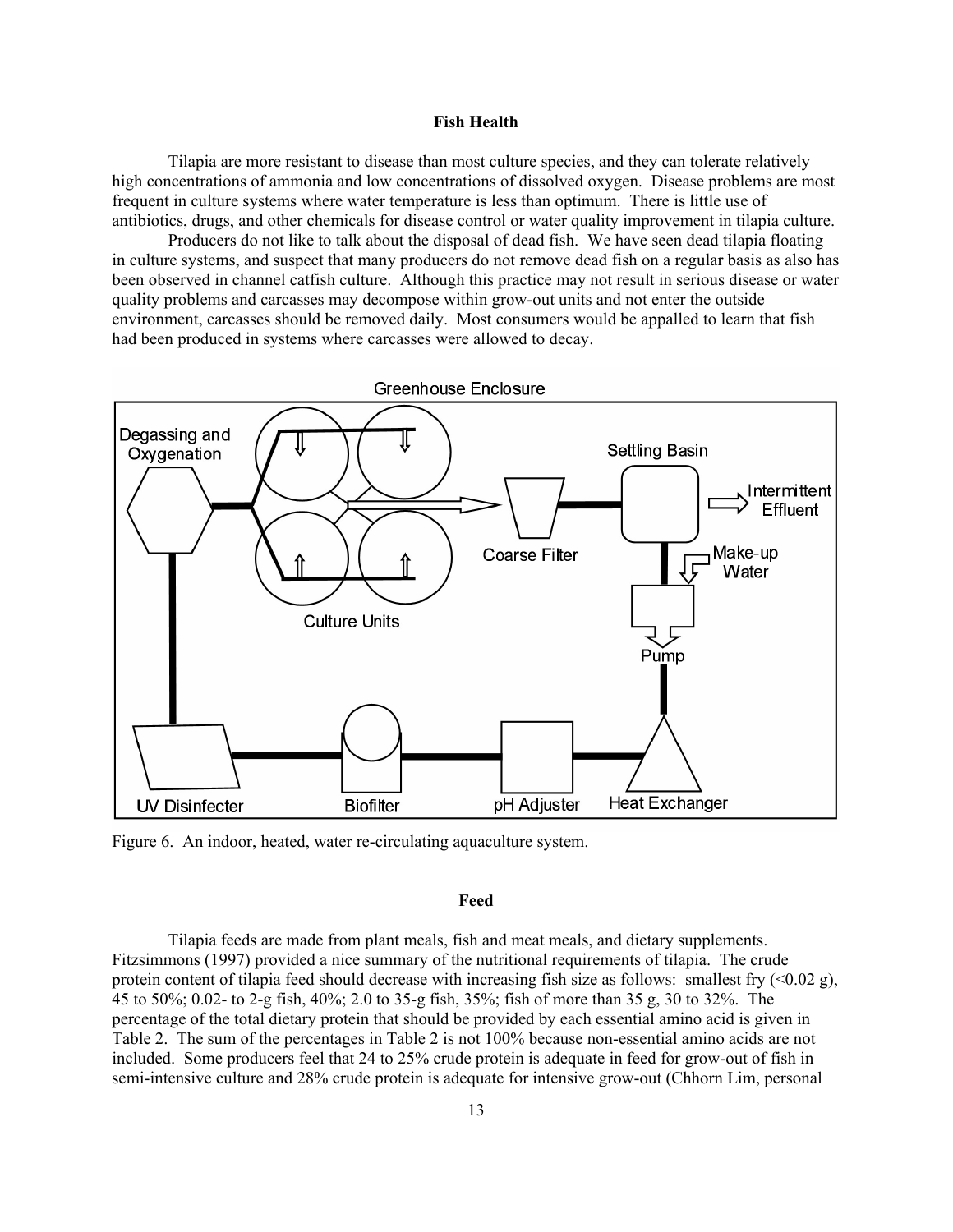communications). The fish meal content of feeds containing 25% crude protein or less is about 5%, while there often is about 6 to 8% fish meal in feeds of higher crude protein content. However, fish meal apparently can be replaced completely with meat, bone, and blood meal in feeds for semi-intensive culture and possibly for those used in intensive culture.

Fish under 2 g in weight should be given a feed containing 10% lipid. Feed for larger fish only needs 6 to 8% lipid (Fitzsimmons 1997). Carbohydrate content usually is less than 25% in feed for fish smaller than 1 g and 25 to 30% in feed for larger fish. Carbohydrate can be supplied by corn, wheat, rice, soybean, or other sources. Some of the lipid can be obtained from other feed ingredients, and the rest can be obtained from vegetable oils. Coconut oil and palm oil have not proven useful in tilapia feed (Chhorn Lim, personal communications).

 Tilapia feeds need vitamin and mineral supplements. Typical recommended amounts of vitamins and minerals to be added to feed mixes before pelletizing (Fitzsimmons 1997) are provided in Table 3.

 Fish usually are fed two or more times per day. Aquanutro (2002) suggested pellet sizes, feeding frequencies, and feeding rates for different size tilapia in semi-intensive and in intensive culture (Tables 4 and 5).

| Amino acids   | % of total dietary protein |
|---------------|----------------------------|
| Arginine      | 7.5                        |
| Histidine     | 2.3                        |
| Isoleucine    | 4.3                        |
| Leucine       | 7.0                        |
| Lysine        | 5.0                        |
| Methionine    | 1.7                        |
| Phenylalanine | 4.5                        |
| Threonine     | 3.6                        |
| Tryptophan    | 1.0                        |
| Valine        | 5.8                        |

Table 2. Essential amino acids in experimental tilapia diets.

Source: Fitzsimmons 1997.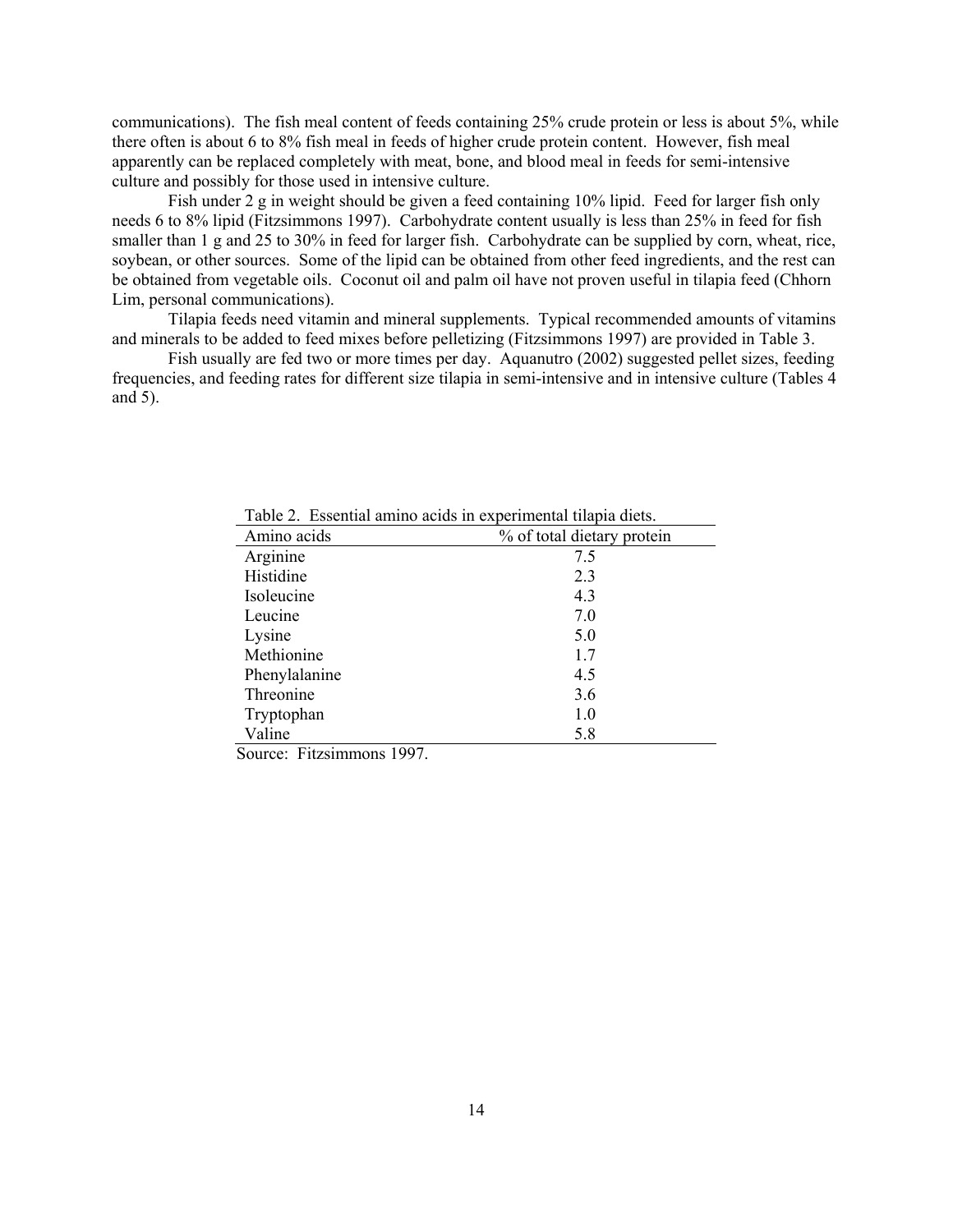| Vitamins            | mg/kg  | Units                                    |
|---------------------|--------|------------------------------------------|
| Thiamin             | 11     |                                          |
| Folic acid          | 5      |                                          |
| Riboflavin          | 20     |                                          |
| Vitamin B12         | 0.01   |                                          |
| Pyridoxine          | 11     |                                          |
| Choline             | 275    |                                          |
| Panthothenic acid   | 35     |                                          |
| Nicotinic           | 88     |                                          |
| Ascorbic acid $(C)$ | 375    |                                          |
| Vitamin K           | 4.4    |                                          |
| Vitamin A           |        | 4,400                                    |
| Vitamin D3          |        | 2,200                                    |
| Vitamin E           |        | 66                                       |
| Minerals            | g/kg   |                                          |
| Calcium Ca          |        |                                          |
| Phosphorus P        | 7.0    |                                          |
| Magnesium Mg        | 0.5    |                                          |
| Iron Fe             | 0.15   |                                          |
| Zinc Zn             | 0.20   | (Note: Should not be above 0.3 (300 ppm) |
| Copper Cu           | 0.003  |                                          |
| Manganese Mn        | 0.013  |                                          |
| Selenium Se         | 0.0004 |                                          |
| Iodine I            | 0.001  |                                          |

Table 3. Recommended amounts (before pelletizing) of vitamins and minerals in tilapia diets.

Source: Fitzsimmons 1997.

|              | Table 4. Suggested pellet sizes and feeding recommendations for tilapia at various stages of |  |  |  |
|--------------|----------------------------------------------------------------------------------------------|--|--|--|
| development. |                                                                                              |  |  |  |

|                         | Fish size | Pellet size | Feeding frequency |
|-------------------------|-----------|-------------|-------------------|
| Feed range              | (g)       | mm)         | (feeding/day)     |
| Pre-starter             | < 60      | <2a         | $6-8c$            |
| <b>Starter</b>          | 60-200    | 2b          | $6 - 8$           |
| Grower (intensive)      | >200      | 4b          | $3 - 5$           |
| Grower (semi-intensive) | >200      | 4b          | $ -2$             |

Source: Aquanutro 2002.

<sup>a</sup> Various size-ranges of extruded crumbles  $(00, 0, 1, 2, 3, 4, 5)$ .

**b** Extruded pellets.

 $c$  At 29 $\degree$ C tilapia benefits from multiple feedings because of the continuous nature of its feeding behavior and restricted stomach capacity.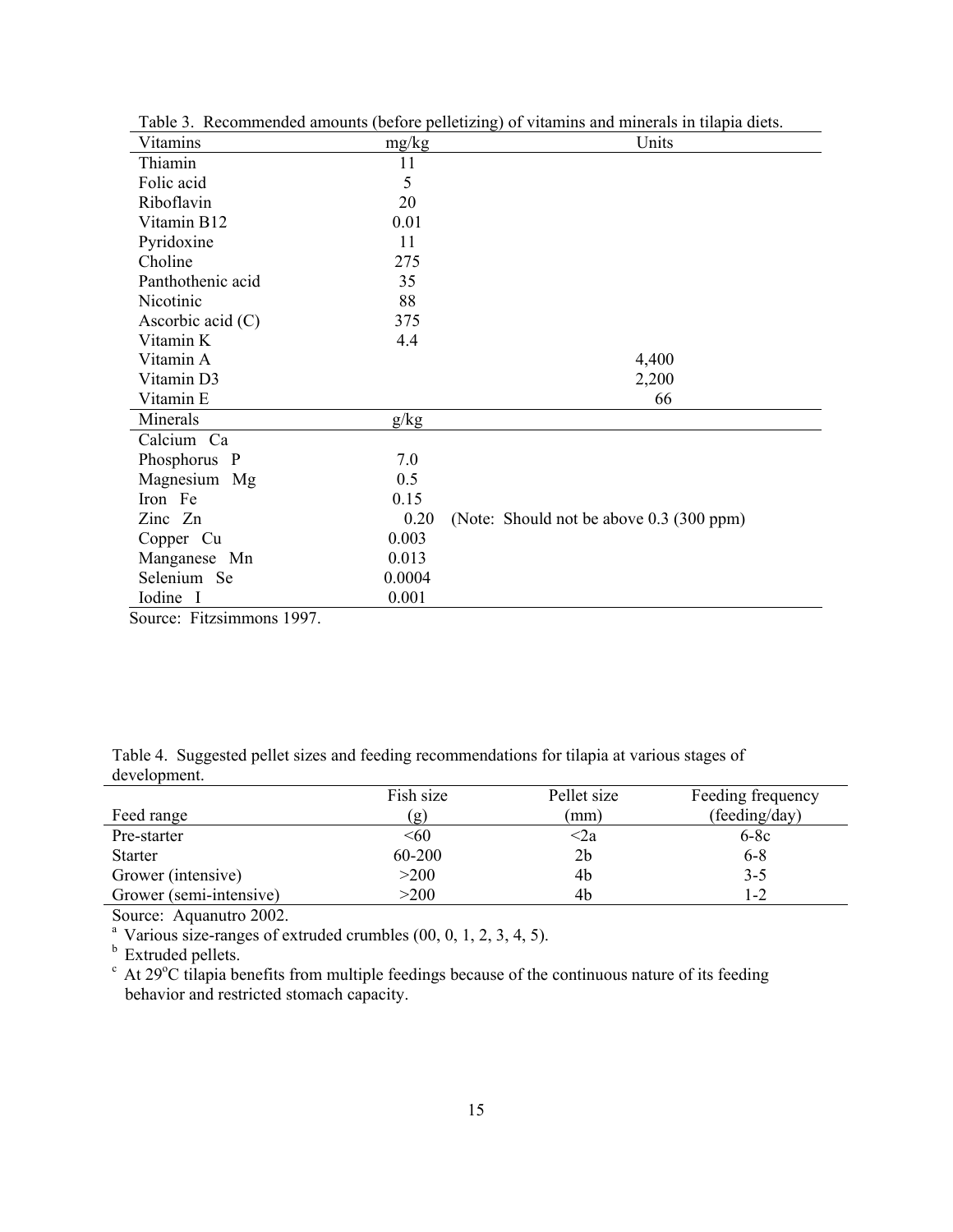|                   |           | Production system |
|-------------------|-----------|-------------------|
| Fish weight $(g)$ | Intensive | Semi-intensive    |
| $0 - 15$          | 15.0      | 10.0              |
| 15-60             | 8.0       | 5.0               |
| 60-100            | 5.0       | 3.0               |
| 100-200           | 3.0       | 2.0               |
| 200-300           | 2.25      | 1.5               |
| 300-500           | 2.0       | 1.4               |
| $500 +$           | 1.6       | 1.3               |

Table 5. Suggested tilapia feeding rates as percentage body weight per day for optimum feed conversion efficiency.

Source: Aquanutro 2002.

## **Effluents**

 All methods of producing tilapias result in effluents. In net pen and cage culture, larger particles of uneaten feed and excrement fall directly from production units onto the sediment. Smaller suspended particles and metabolites excreted through the gills, e.g., ammonia and carbon dioxide, are flushed from production units by water movement. In raceways, a portion of the larger suspended particles settles to the bottom, but the particles too small to settle and soluble metabolites exit in outflowing water. In water re-circulating systems, water treatment such as sedimentation and mechanical and biological filtration may be installed to remove pollutants and improve water quality. Nevertheless, effluents are generated in re-circulating systems because water must sometimes be released to allow new water to be added to enhance water quality by water exchange, filters must be "back-flushed" to improve their performance, and accumulated sediment must be removed.

 The portion of fertilizers or feed not converted to fish tissue in pond culture enters the surrounding water just as it does in other production systems. However, in ponds, the water is retained for a long period and may not be discharged except when ponds are drained. Thus, natural biological processes in ponds may assimilate much of the wastes from aquaculture (Gross et al. 2000). Of course, nutrients entering ponds in uneaten feed, feces, and metabolites stimulate phytoplankton growth leading to the production of large amounts of organic matter through photosynthesis (Boyd and Tucker 1998). Organic matter and nutrients in dead plankton also will be assimilated by natural processes in ponds. For example, organic matter is mineralized to carbon dioxide, water, ammonia, phosphate, and other inorganic elements by microbial action. Carbon dioxide can be lost from the system by diffusion into the air. Ammonia also may diffuse into the air (Gross et al. 1999) or it may be oxidized to nitrate by nitrifying bacteria. Nitrate-nitrogen may be transformed to gaseous nitrogen by denitrifying bacteria and lost to the air (Gross et al. 2000). Phosphate may precipitate directly from the water as insoluble calcium phosphate, or it may be adsorbed by bottom soil (Masuda and Boyd 1994).

The ability of ponds to assimilate waste depends upon several factors as follows:

(1) Ponds that have good water quality assimilate wastes better than ponds with impaired water quality. Thus, water quality tends to be poor in ponds that are stocked heavily and/or feed and fertilizer inputs exceed the assimilative capacity of the system. Mechanical aeration greatly enhances the ability of ponds to assimilate wastes, but enough aeration must be applied to maintain dissolved oxygen concentrations above 3 mg/L at all times. Liming of acidic ponds also greatly enhances the ability of microorganisms to degrade organic matter.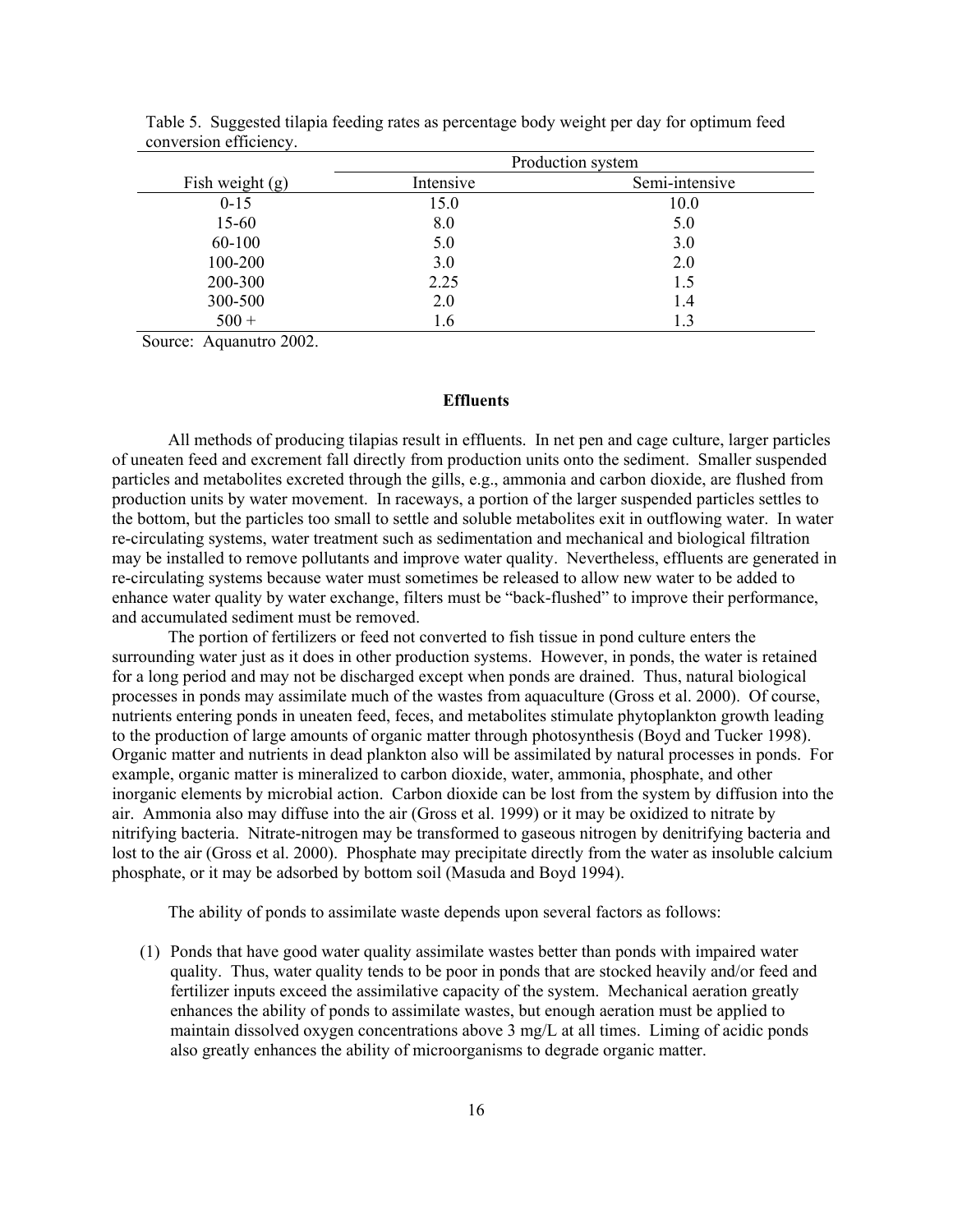- (2) Water exchange applied as a management technique or resulting from rainfall and runoff into ponds shortens hydraulic retention time and lessens the ability of natural processes to assimilate wastes.
- (3) Ponds that are drained frequently assimilate less waste than those that are seldom drained.

The total loads of nitrogen and phosphorus imposed on systems by fish culture can be estimated by subtracting the quantities of nitrogen and phosphorus contained in fish at harvest from the amounts of these two nutrients applied in fertilizer, manure, or feed. Some examples will be given for typical culture conditions. In these examples, tilapias are assumed to contain 26.5% dry matter (DM), and the dry matter is 8.5% nitrogen (N), and 3.01% phosphorus (P) (Boyd and Green 1998).

*Example 1.* In a manured pond, a total input of 10,000 kg/ha dry manure containing 1% N and 0.2% P results in the production of 2,000 kg/ha of live tilapia. The amount of nitrogen and phosphorus generated in waste will be estimated.

Input in manure:  $10,000 \text{ kg} \times 0.01 \text{ kg}$  N/kg manure = 100 kg N  $10,000 \text{ kg} \times 0.002 \text{ kg}$  P/kg manure = 20 kg P Removal in fish:  $2,000 \text{ kg} \times 0.265 = 530 \text{ kg} \text{ DM in fish}$ 530 kg  $\times$  0.085 kg N/kg DM = 45 kg N 530 kg  $\times$  0.0301 kg P/kg DM = 16 kg P Nutrient load: Load = Input - Removal Nitrogen =  $(100 - 45)$  kg N = 55 kg N Phosphorus =  $(20 - 16)$  kg P = 4 kg P This is 27.5 kg nitrogen and 4 kg phosphorus per metric ton of tilapia.

*Example 2.* In a fertilized pond, application of 500 kg urea  $(45\% N)/ha$  and 200 kg triple superphosphate (20% P)/ha results in the production of 2,000 kg/ha of live tilapia. The amount of fertilizer nitrogen and phosphorus remaining in the pond will be calculated.

Input in fertilizer: 500 kg urea  $\times$  0.45 kg N/kg urea = 225 kg N 200 kg TSP  $\times$  0.2 kg P/kg TSP = 40 kg P Removal in fish: 2,000 kg tilapia  $\times$  0.265 = 530 kg DM in fish 530 kg DM  $\times$  0.085 kg N/kg DM = 55 kg N 530 kg DM  $\times$  0.301 kg P/kg DM = 16 kg P Nutrient load: Nitrogen =  $(225 - 55)$  kg N = 170 kg N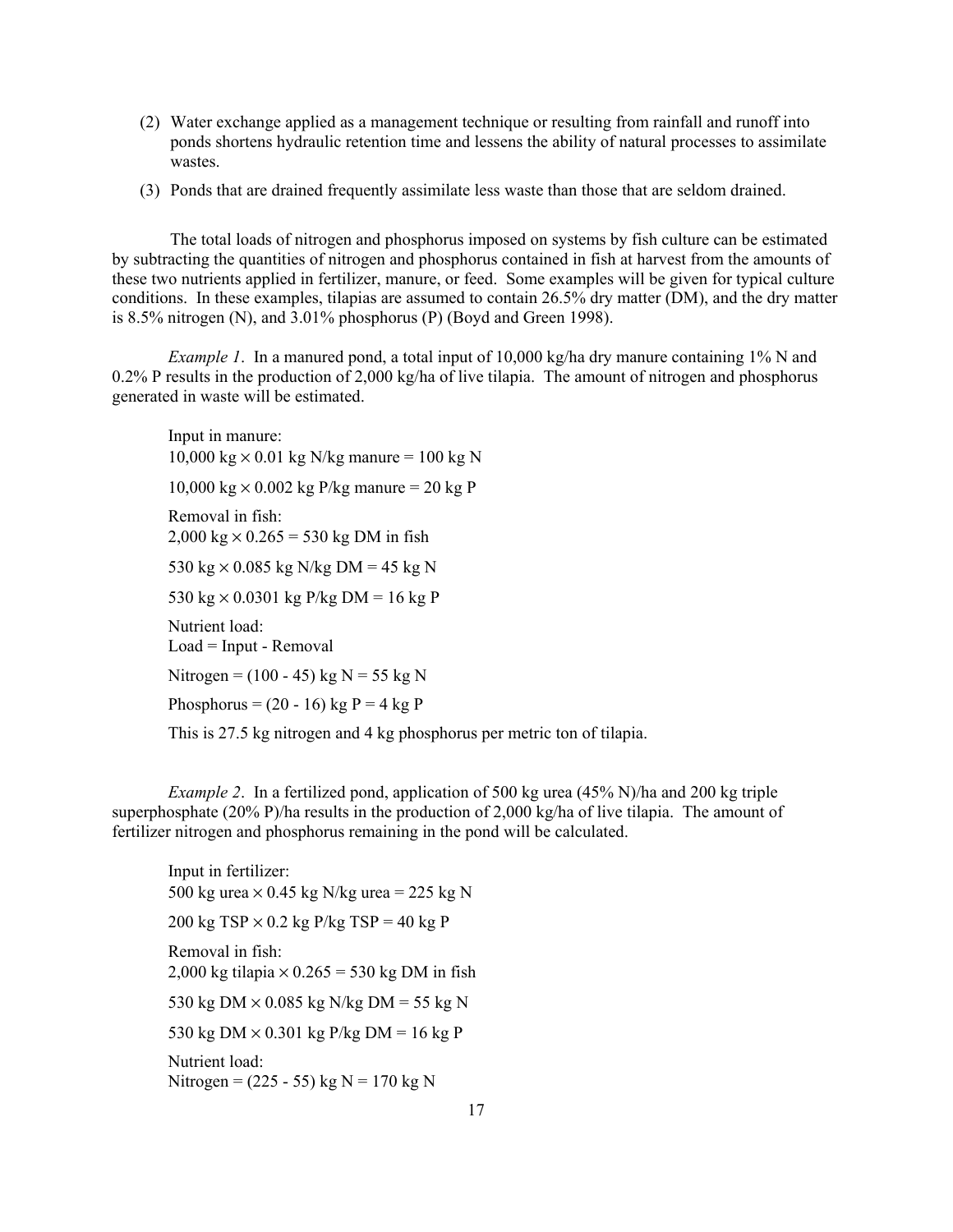Phosphorus (40 - 16) kg  $P = 24$  kg P

This is 85 kg nitrogen and 12 kg phosphorus per metric ton of tilapia.

Example 3. The amount of nitrogen and phosphorus in waste resulting from the production of 1 mt of tilapia with feed (28% crude protein; 4.5% N and 1.2% P) will be determined. A feed conversion ratio (FCR) of 1.5 is assumed.

 Input in feed: 1 mt fish  $\div$  1.5 kg feed/kg fish = 1,500 kg feed 1,500 kg feed  $\times$  0.045 kg N/kg feed = 67.5 kg nitrogen 1,500 kg feed  $\times$  0.012 kg P/kg feed = 18 kg phosphorus

Removal in fish: For above,  $1,000$  mt live tilapia = 265 kg DM 265 kg DM × 0.085 kg N/kg DM = 22.5 kg N 265 kg DM  $\times$  0.0301 kg P/kg DM = 8 kg P

 Nutrient load:  $(67.5 - 22.5)$  kg N/mt tilapia = 45 kg nitrogen per metric ton of tilapia  $(18 - 8)$  kg P/mt tilapia = 10 kg phosphorus per metric ton of tilapia

 Based on the above calculations it appears that manure-based culture systems produce smaller loads of nitrogen and phosphorus per metric ton of fish than do commercial fertilizer- or feed-based systems. Nevertheless, it should be noted that manures only are used in pond systems where some nitrogen and phosphorus is derived from natural sources (sediment and water). Also, in ponds, tilapia feed on plankton which grows in response to nutrient additions. It is more difficult to estimate the carbon load imposed by tilapia culture, because nitrogen and phosphorus resulting from manure, fertilizer or feed inputs stimulate phytoplankton photosynthesis which increases the carbon load.

 There have been few studies of the composition of effluents from tilapia culture systems, and no published reports were found. However, Seim et al. (1997) presented a summary of surface water quality data in aquaculture ponds at different levels of production (Table 6). Concentrations of potential pollutants increase as production intensity increases.

| unce levels of production.               |                                  |                 |                |  |  |
|------------------------------------------|----------------------------------|-----------------|----------------|--|--|
|                                          | Level of aquacultural production |                 |                |  |  |
|                                          | Semi-intensive<br>Extensive      |                 | Intensive      |  |  |
| Water Quality variable                   | $> 1000$ kg/ha                   | 1000-5000 kg/ha | $>$ 5000 kg/ha |  |  |
| Chlorophyll $\underline{a}$ ( $\mu$ g/L) | $10-50$                          | 50-150          | 150-500        |  |  |
| Biochemical oxygen demand (mg/L)         | $2 - 5$                          | $5-20$          | 20-40          |  |  |
| Volatile solids $(mg/L)$                 | $5-10$                           | $10 - 20$       | 20-50          |  |  |
| Turbidity (NTU)                          | $5-10$                           | $10 - 25$       | $25 - 50$      |  |  |
| Nitrate-nitrogen (mg/L)                  | $0.01 - 0.1$                     | $0.1 - 0.2$     | $0.2 - 0.3$    |  |  |
| Total ammonia nitrogen (mg/L)            | $0.1 - 0.5$                      | $0.5 - 2$       | $2 - 5$        |  |  |
| Total Kjeldahl nitrogen (mg/L)           | $0.5 - 2.0$                      | $2 - 4$         | $4 - 10$       |  |  |
| Total phosphorous (mg/L)                 | $0.05 - 0.1$                     | $0.1 - 0.3$     | $0.3 - 0.7$    |  |  |
| Settleable solids (mg/L)                 | $0.0 - 0.05$                     | $0.05 - 0.1$    | $0.1 - 0.5$    |  |  |
|                                          |                                  |                 |                |  |  |

Table 6. Typical ranges for selected water quality variables in surface waters of aquaculture ponds at three levels of production.

Source: Seim et al. 1997.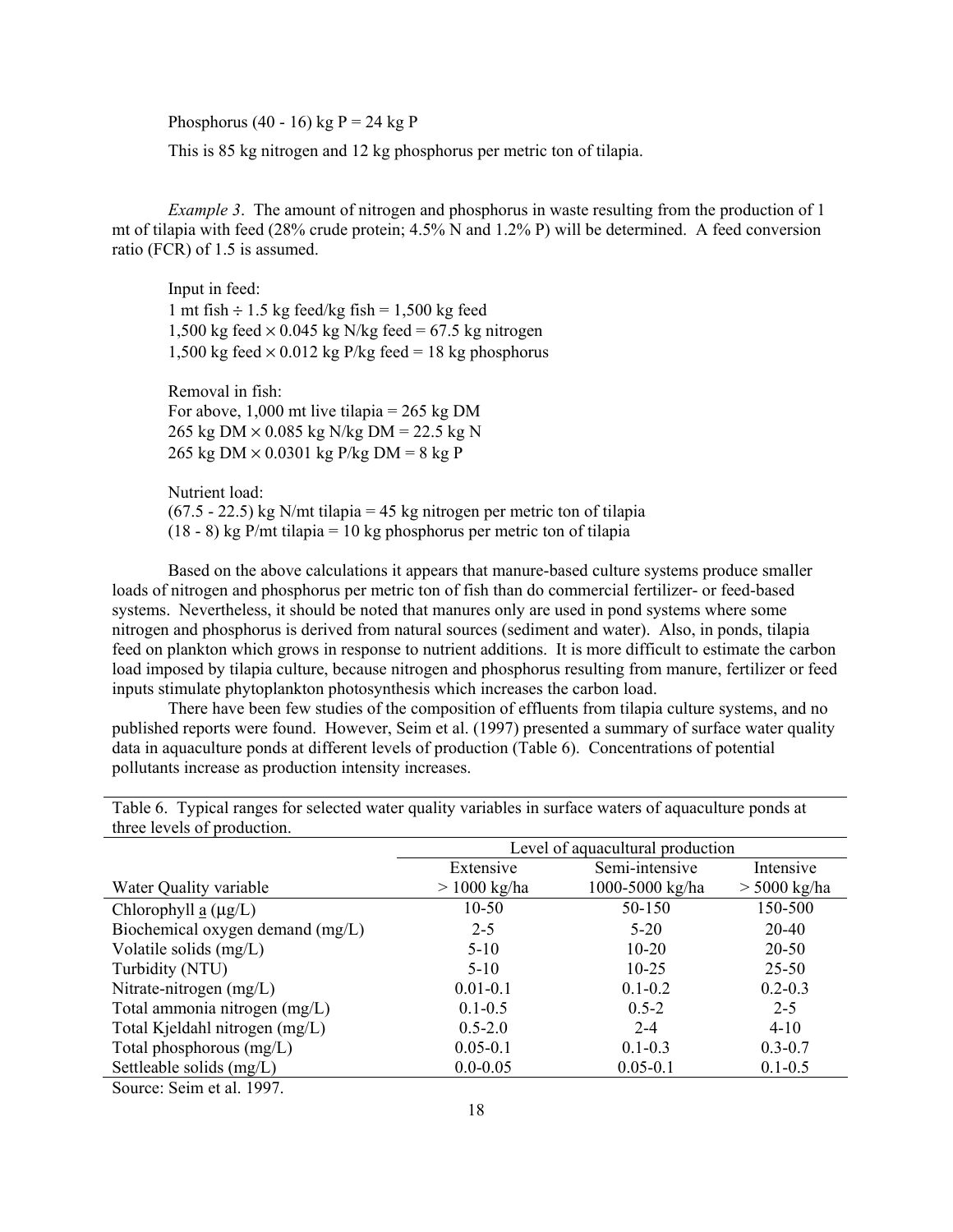During pond draining, the first 70 to 80% of effluent will be similar in composition to pond surface water, but concentrations of potential effluents, and especially suspended solids, will increase in the final 20 to 30% of draining effluent (Boyd and Tucker 1998).

#### Possible Impacts on Water Quality

 As with other types of aquaculture, tilapia culture can cause water pollution. The three most likely impacts on water quality are increased loads of nutrients, oxygen demand, and suspended solids in water receiving effluent from tilapia culture. Nitrogen and phosphorus are the two nutrients of most concern because they are responsible for eutrophication. The oxygen demand and suspended solids result primarily from uneaten feed, feces, plankton, and mineral particles. Solids discharged from net pens and cages, raceways, and some water re-circulating systems will be comprised primarily of uneaten feed, feces, or their decomposition products, while solids from ponds are mostly plankton and mineral particles. The oxygen demand from plankton is expressed much more slowly than the oxygen demand of uneaten feed and feces (Boyd and Gross 1999). Thus, there is less likelihood of dissolved oxygen depletion around outfalls from ponds than from other culture systems. Also, ponds have a relatively long hydraulic retention time and most coarse particles have already settled from the water. Therefore, the likelihood of sediment accumulation around pond outfalls also is less than for outfalls of other culture systems.

 Salinization can be an issue in tilapia culture for these fish have a high tolerance to salinity and can be cultured in brackishwater. However, most brackishwater culture of tilapias apparently is done in coastal areas where the water is removed from estuaries and discharged back into them.

 Dissolved oxygen concentration in intensive tilapia culture units may be quite low at times. Tilapias are rather tolerant to low dissolved oxygen, and concentrations of 3 to 4 mg/L apparently are not extremely harmful to them even with long-term exposure. The dissolved oxygen concentration also fluctuates daily in ponds, and water released during the night or early in the morning may be particularly low in this variable. Thus, effluents from tilapia culture may have less than the minimum concentration of 5 to 6 mg/L dissolved oxygen usually recommended for the protection of aquatic life in natural water bodies. The oxygen demand of tilapia effluents also can cause low dissolved oxygen in receiving waters and especially in the vicinity of discharges, e.g., around net pens or cages and in the mixing zone where pipes or small canals release effluent in water bodies. Eutrophication of water bodies by nitrogen and phosphorus from tilapia culture could result in generalized patterns of low dissolved oxygen in receiving waters.

 The pH of pond waters may increase above 9 during periods when photosynthesis is high. Waters discharged during afternoon from ponds may sometimes have a pH above the maximum pH of 8.5 to 9 often recommended for natural water bodies. The use of burnt lime in pond culture also can cause temporarily high pH. Nevertheless, high pH in tilapia effluent is a much less likely and less harmful condition than low dissolved oxygen concentration.

 Toxic chemicals do not appear to be a significant issue in tilapia culture. Producers do not apply chlorine, formalin, pesticides, or other toxic chemicals to ponds. Also, antibiotic use in tilapia culture is extremely rare. The only chemicals commonly used are liming materials and fertilizers to increase natural productivity in ponds. Of course, the use of hormones in hatcheries might possibly contaminate fish flesh, but there is little likelihood that the amount excreted by exposed fish into culture systems would constitute a water pollution hazard.

 As with any kind of agriculture, tilapia producers will likely use various types of machinery, e.g., tractors, trucks, pumps, and aerators. Storage and use of fuels and oils always presents the potential of spills into ponds or natural waters.

 Erosion is a common problem at pond aquaculture facilities. Erosion of insides of pond embankments by water currents, stirring of pond bottoms by tilapia, and turbid water supplies are sources of suspended mineral particles. These particles tend to settle in the deeper parts of ponds. After a number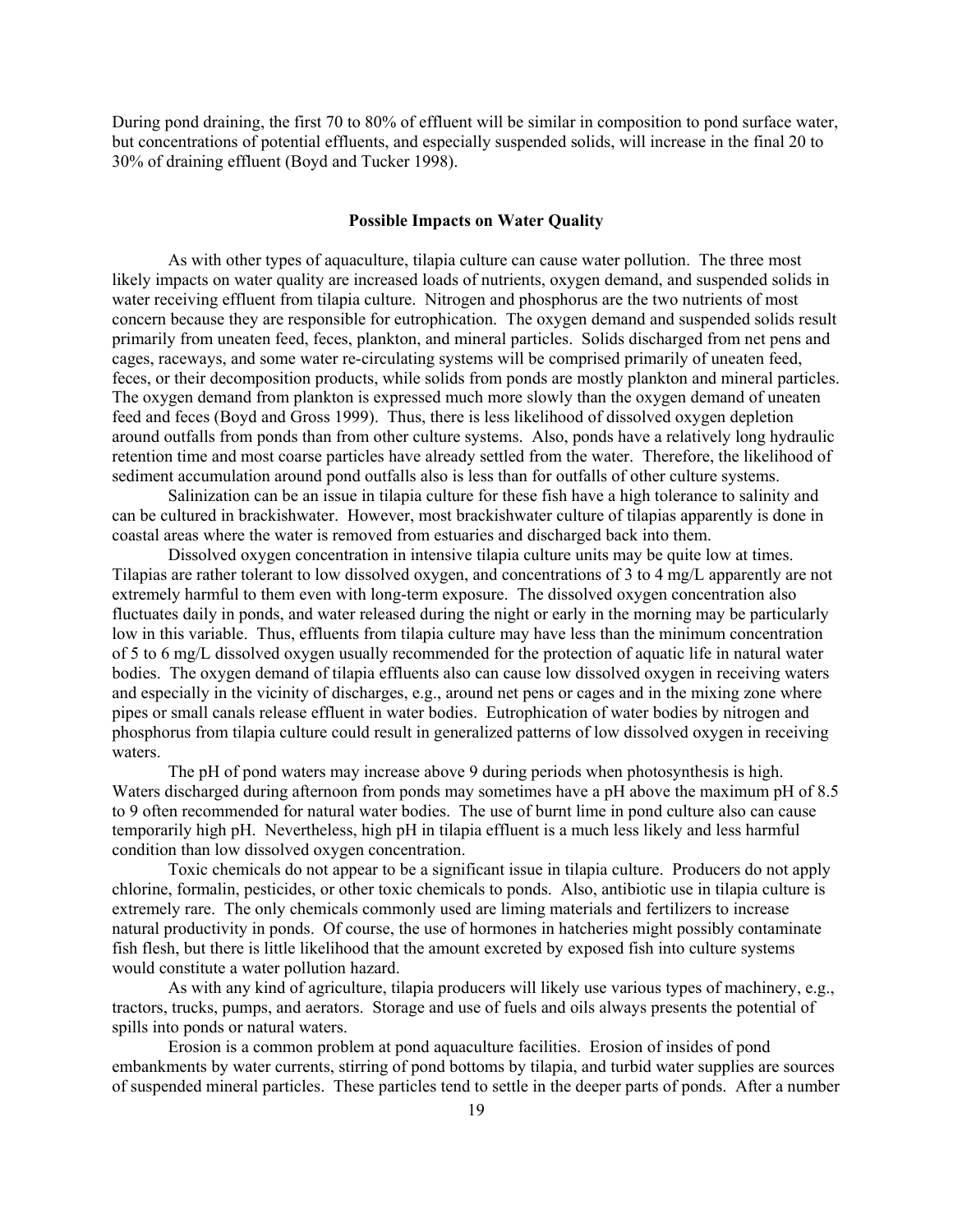of years, it may be necessary to remove sediment from the deeper areas of ponds to prevent excessive depth of soft sediment and loss of deep-water area. This sediment often is put back on insides of embankments, but if disposed of outside of ponds, sediment piles may be eroded by rain resulting in turbid runoff entering natural waters.

 Pond embankments and areas around ponds often are denuded of vegetation during construction. Unless proper vegetative cover is re-established, erosion of embankments and surrounding areas will be a source of turbid runoff. Furthermore, improperly constructed drainage canals may be eroded by flowing water and be sources of suspended solids in effluents.

 Water pollution by aquaculture effluents can result in eutrophication, sediment accumulation, and low dissolved oxygen concentrations in receiving water bodies. Negative effects of pollution on water quality and bottom habitat in receiving water bodies can decrease biodiversity by favoring the proliferation of certain, undesirable species in favor of others which are more desirable. For example, eutrophication encourages a few species of blue-green algae in great abundance, which is less desirable than a lower abundance of several species of diatoms and green algae.

# Resource Use

 Pond culture of tilapias causes changes in land use. Concerns often are expressed about conversion of agricultural land, freshwater wetlands, and coastal mangrove forest to aquaculture ponds. The conversion of agricultural land should not be a major concern about tilapia farming, for culture of these species is more profitable than traditional agriculture. Also, tilapia ponds are sustainable for many years. For example, Thunjai and Boyd (2004) found that bottom soils in tilapia ponds in Thailand still were suitable for fish culture after 40 years of continuous use. Abandoned tilapia ponds in freshwater areas can be converted back to agricultural land if desired. However, it will be easier and less expensive per unit area to convert large ponds back to agricultural land than small ones.

 Water for pond and raceway culture of tilapias normally is derived from surface runoff, lakes and streams, springs, or irrigation systems. Use of well water, which is common in channel catfish farming, is not a frequent practice in tilapia culture. Pond culture of tilapias creates a large water surface and increases evaporative loss of water. This probably is not a significant hydrological factor where rain fed ponds are used, but it could compete with traditional agriculture for water where ponds are filled from irrigation systems. Water that seeps from ponds either enters underground aquifers or flows downslope into streams. Tilapias contain about 75% water, but the amount of water contained in tilapia biomass, around  $0.75 \text{ m}^3/\text{mt}$  fish, is rather small. Except for evaporation, tilapia culture consumes little water. Water is retained in culture systems temporarily before being passed downstream. Water consumption does not appear to be a major environmental or resource use concern in tilapia culture. However, fish culture can lessen the quality of water as already discussed.

 Tilapia feeds seldom contain more than 8% fish meal, and feed with lower fish meal content should be used. Assuming a FCR of 1.5, 1,500 kg of feed yields 1,000 kg live tilapia. This amount of feed could contain as much as 120 kg fish meal. Fillets are the most popular form of tilapia for export. The dress-out percentage for fillets may be only 20% of body weight. Thus, 120 kg fish meal in feed would give 200 kg fillets. Although this is a much better return on fish meal than usually obtained for shrimp, trout, or salmon, it is less than for channel catfish. It would be highly beneficial from an environmental standpoint to reduce the amount of fish meal in tilapia feed.

 Energy use in tilapia culture has not been evaluated. However, the main inputs are in construction of culture systems, feed production, pumping water, mechanical aeration, transportation, and processing. There is no reason to believe that energy use in tilapia production would be less efficient than in other types of aquaculture.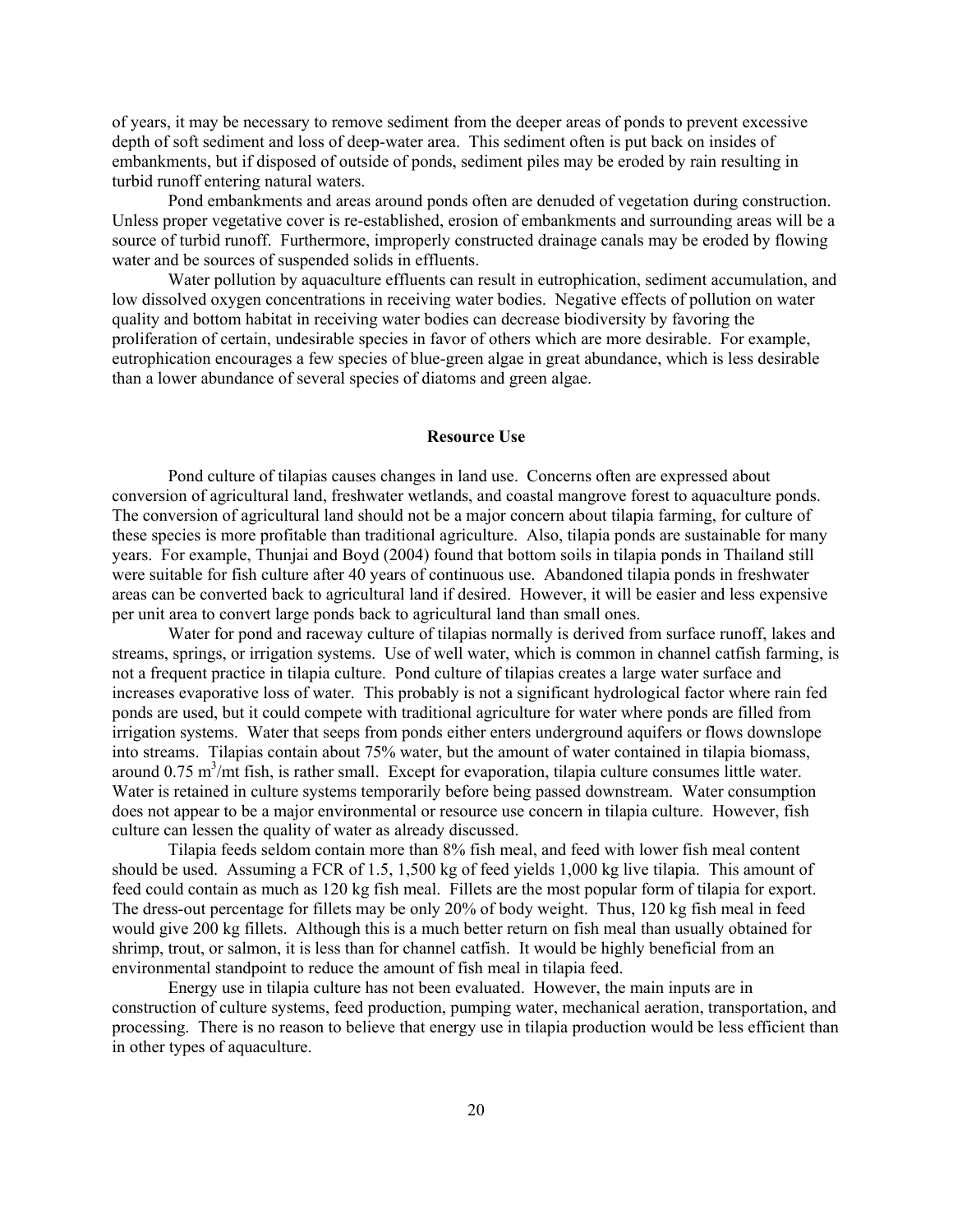## Biological Pollution

 Tilapias have become the second most common aquaculture species and they have been introduced into at least 90 countries on all continents except Antarctica (Fitzsimmons 2001). Many of the early introductions were for insect and aquatic weed control, and in some countries, tilapias had been dispersed widely before tilapia farming began. Tilapias thrive in disturbed habitats, they reproduce and spread rapidly, they are carnivorous on the eggs and young of other species, and they are strong competitors with other species for food and other resources. Thus, the introduction of tilapias can have serious consequences on the biodiversity of natural fish populations.

 Lake Victoria in east Africa often is used as a warning of the potential for damaging impacts of introduced fish species. Following the introduction of Nile perch (Lotes niloticus) and three species of tilapias (Oreochromis niloticus, Tilapia melanopleura, and Tilapia zilli) in the 1950s, hundreds of the lakes' endemic fish species declined in abundance. Nile perch and tilapias now dominate the fisheries of Lake Victoria and species diversity has declined greatly (Kaufman 1992).

 The lower Colorado River in North America provides another example of the negative impact of tilapia introduction (Fitzsimmons 2001). A series of dams and diversions of most of the river's water caused massive environmental changes. The dams stopped the normal flooding cycle, increased salinity, and altered the normal flora. Introduction of tilapias for aquatic weed control in irrigation canals allowed them to migrate into the main stream of the river. Tilapias now represent 90% of fish biomass in the river and most native species are endangered.

In many countries, populations of tilapias have become a permanent and dominant aspect of fish communities. Nevertheless, there are many natural waters where tilapias could thrive but into which these species have not been introduced. Thus, precautions should be taken to prevent further damage to the biodiversity of natural fisheries communities by tilapia introductions.

Tilapias will eventually escape from any type of culture system. In tropical and subtropical climates, tilapias can survive and reproduce in almost any aquatic habitat into which they escape. Thus, fully domesticated strains of tilapias with little chance of surviving outside of culture units should be developed (Fitzsimmons 2001). The red tilapia is an important first step towards fully domesticated tilapias. Red tilapias are found in domesticated populations and they have little chance of surviving in the wild. Predation from birds, fish, and humans is great because red tilapias are highly visible. The red tilapia has been morphologically modified through breeding to have a more rounded body form which also decreases its chances for survival in nature. Moreover, all male populations developed from hybrid, sex-reversal, or genetically male parentage are not likely to establish breeding populations following escape into the wild (Fitzsimmons 2001).

# Social Issues

 In the past, most tilapias were produced in developing countries by small-scale farmers to provide table fish or for sale in local markets. This type of aquaculture normally is considered to have a positive socioeconomic influence.

 In recent years, tilapias have become a major export species in some countries. Large farms that produce hundreds or thousands of metric tons of tilapia per year have been constructed in countries such as Ecuador, Costa Rica, Colombia, Mexico, and Zimbabwe. These farms employ many people and have interactions with local communities and other land and water users. Processing plants associated with large farms also are major employers. Thus, tilapia production can be a source of income for owners and workers. Farms purchase many supplies locally to further stimulate the economy, and exported fish represent a source of foreign exchange.

 There has been much concern about the negative impacts of shrimp farming and some other kinds of aquaculture on local communities. There are cases where land use changes have deprived local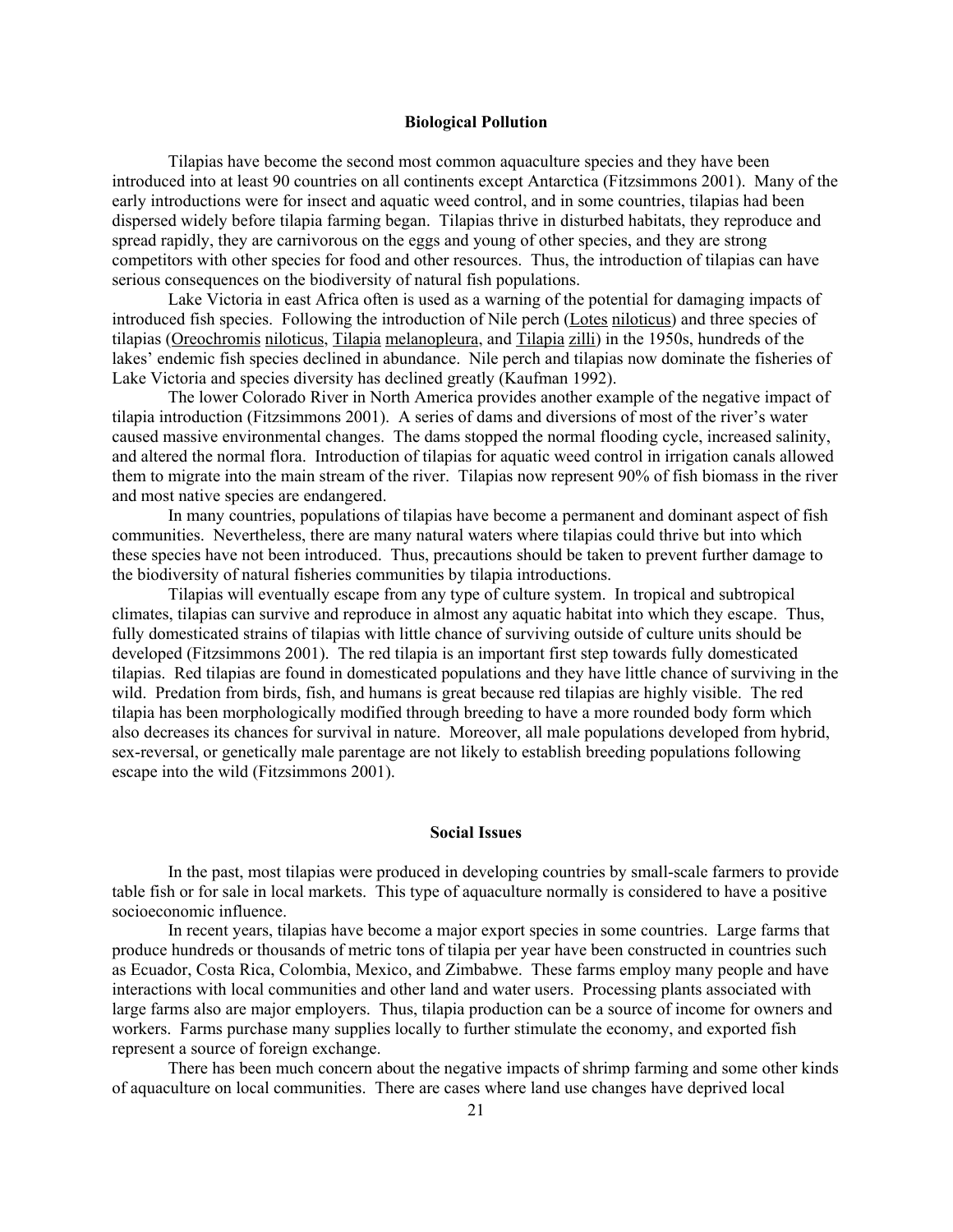residents of traditional fishing, hunting, and gathering privileges. Local people occasionally have been forced from the land in places by aquaculture projects. Moreover, workers for aquaculture projects may sometimes be brought in from other regions rather than hired locally. We were unable to find documented cases where tilapia farms have caused conflicts with local communities or deprived local residents of traditional privileges. Nevertheless, the possibility of such negative socioeconomic impacts exists when a large commercial enterprise of any type is superimposed upon a traditional, rural society.

### Governmental Regulations

 Most governments have regulations about the importation of non-native species, but in the case of tilapias, these regulations have not been enforced well for the species has been introduced into almost all tropical and subtropical nations. Although tilapias are widely distributed, they do not occur in all tropical and subtropical watersheds, and existing regulations about tilapia importation should be enforced, or if such regulations do not exist in a nation, they should be made and enforced.

 Many countries also are developing general environmental regulations for aquaculture. The most important regulations are those related to siting, use of drugs and chemicals, and effluents. Farms should not be sited in sensitive ecological habitats such as wetlands, in flood-prone areas, or in areas where conflicts with other land and water users are likely. Antibiotics and other chemicals used should be strongly regulated to prevent these substances from having undesirable ecological effects and from leaving residues in fish sold in the market. Regulations related to effluents are critical in avoiding pollution of natural waters into which tilapia production systems discharge.

 The United States Environmental Protection Agency has developed a proposed effluent rule for aquaculture which was finalized in June 2004. These regulations include the definition of concentrated aquatic animal production facilities. A concentrated warm water aquatic animal production facility is one which produces at least 100,000 lbs (45,454 kg/year) and does not discharge for more than 30 consecutive days per year excluding excess runoff following rains. A warm water aquatic animal production facility is subject to a National Pollution Discharge Elimination System (NPDES) permit. The draft rule excludes ponds from effluent limitation guidelines, but guidelines proposed for raceways, net pens and cages, and water re-circulating systems will apply to tilapia culture. Pond culture systems which qualify as concentrated aquatic animal production facilities are subject to NPDES permits. However, because no federal effluent limitation guidelines were recommended for ponds, individual states will be at liberty to regulate such facilities as they see fit. The USEPA recommended the use of best management practices in aquaculture, and most states will probably mandate BMPs for farms that must be issued NPDES permits. It is likely that the aquaculture effluent regulations developed in the United States will serve as a model for aquaculture effluent regulations in many developing nations.

# Best Management Practices

 Best management practices have been prepared for use in channel catfish, salmon, trout, and shrimp culture (Boyd 2003). There also has been considerable effort to entice producers to adopt BMPS. At least one program to certify that BMPs were used to produce shrimp sold under a particular label has been launched. Also, some salmon produced according to BMPs are sold under environmental labels.

 There has been less effort to develop BMPs for tilapia production. However, Boyd (2004) noted that the BMPs developed for channel catfish production in Alabama ponds would all be applicable to pond production of tilapia. Of course, BMPs for tilapia production should extend to certain issues not pertinent in catfish farming. These include methods for preventing escapees from reproducing, use of hormones in hatcheries, and good practices for siting operations and producing fish in culture systems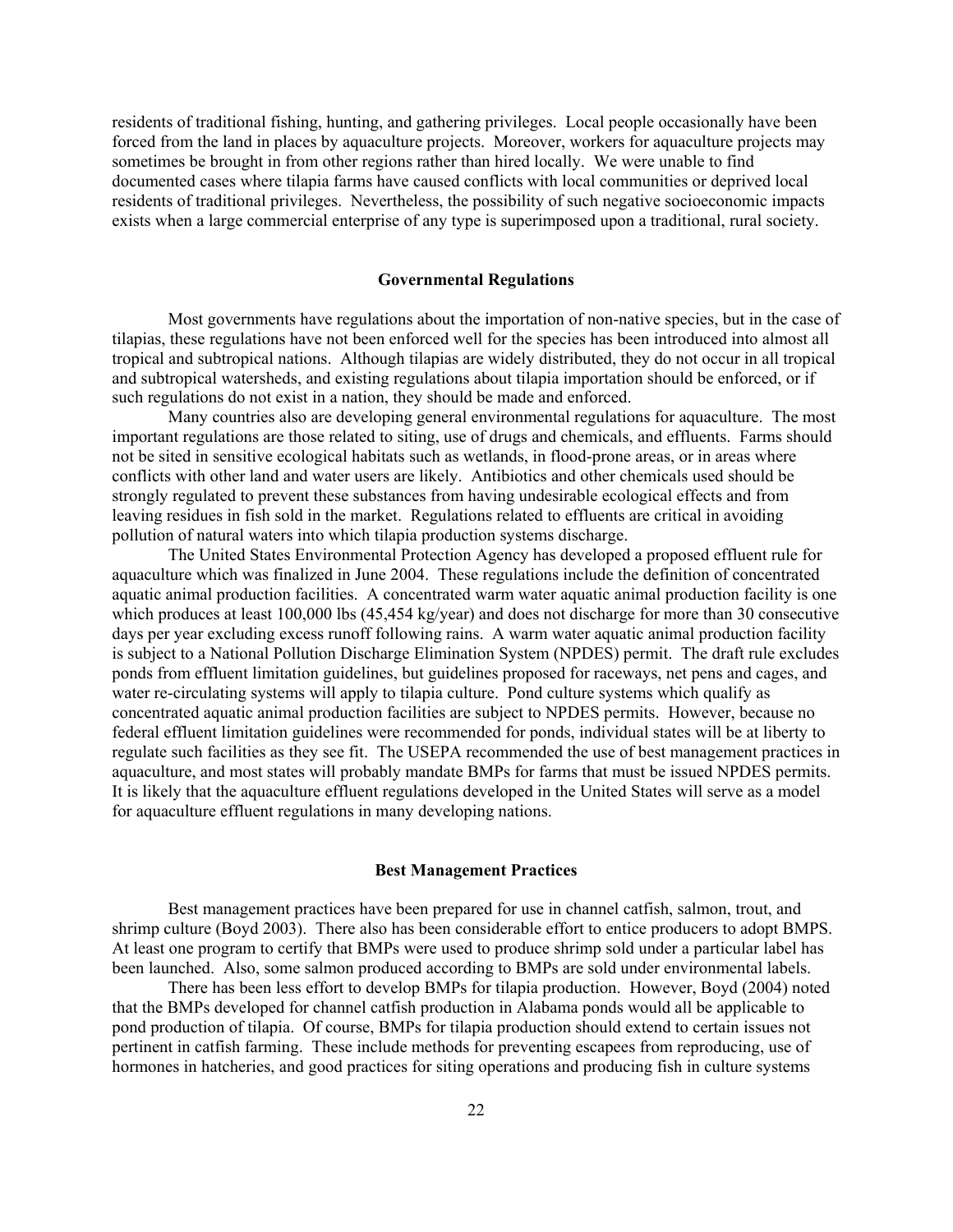other than ponds. It seems premature to recommend additional BMPs until formal discussions are held among all stakeholders.

## Certification Issues

 Some issues related to tilapia certification can be dealt with easily because they are common to other kinds of aquaculture and solutions already have been suggested. However, there are several issues about tilapia production for which it will be difficult to clearly define the most responsible approach. Thus, standards for tilapia certification should not be developed until the environmental consequences of some of the management options available to tilapia producers have been thoroughly deliberated by all stakeholders.

## General considerations

 Existing regulations – A certified producer obviously is expected to be in compliance with all existing regulations required by local, state, and government agencies. Thus, the first step towards certification should be to verify that the producer is in compliance with all governmental regulations and laws. Failure to comply with these requirements at any time after certification is granted should constitute grounds for immediate cancellation of certified status.

Water use – Ground water is a valuable resource, and aquaculture operations that do not rely on ground water are environmentally more desirable than those that do. At least initially, I believe that a tilapia certification program should be initiated with farms that use little or no ground water.

Comment: The initial rule probably should be that ground water from wells should not be used. In the future, a set of guidelines for using ground water in a conservative manner might be formulated to allow certification of selected farms operating on well water.

 Fingerlings - There would be little incentive to certify fingerling producers, but some use much better practices than other. Thus, the certifying body should inspect a number of fingerling operations and select some satisfactory sources of fingerlings for certified farms. Acceptable fingerling operations should use surface water, employ good water quality management, avoid medicated feed, produce YY allmale fingerlings, and drain ponds in a manner to prevent the discharge of large amounts of suspended solids. They also would be expected to use high quality brood stock which are not genetically modified through any procedure other than selective breeding.

Comment: The rule regarding fingerlings should be to use only fingerlings from a source approved by the certifying body.

 Feed – Tilapia feed for grow-out does not contain a lot of fish meal, but environmentally, it would be desirable to eliminate fish meal from the diet entirely. Research studies have shown that all plant diets can give high production, or diets that use "non-fish" meat and bone meal could be used. The issue would need to be discussed with a specialist in tilapia nutrition and a suitable diet formulated.

Tilapia farmers, like most other aquaculturists, tend to overfeed and FCR values often exceed 2.0. It is possible to obtain lower FCR values with careful feeding.

Comment: One rule might be that certified producers must use a feed that is free of fish meal and does not contain more than 30% crude protein. Another rule probably should be that an FCR of 1.8 or less, or possibly 1.6 or less, is necessary to maintain certification.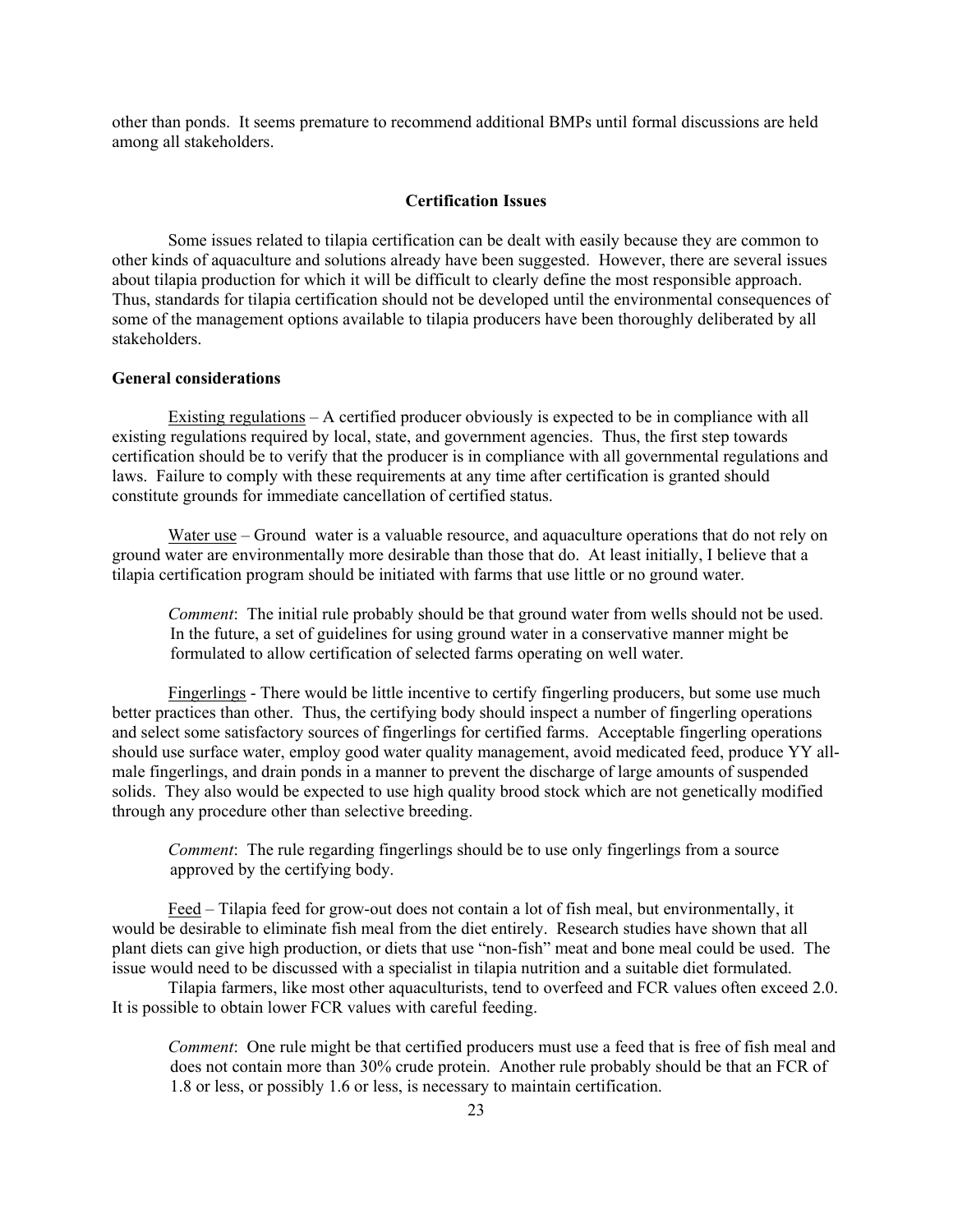Antibiotics and other chemicals. – The use of fertilizers and liming materials for adjusting phytoplankton blooms, alkalinity, and pH must be allowed. Also, certified producers must be allowed to apply salt to ponds (up to 100 mg/L chloride) and to treat blooms of blue-green algae with copper sulfate  $(0.01 \times$  total alkalinity). The use of rotenone to kill unwanted organisms in puddles in bottoms of empty ponds should be permissible. The use of other chemicals would not be acceptable.

Comment: The rule for certification might state that antibiotics, formalin, and pesticides (herbicides included) must not be applied in any form to ponds.

Bird control – Even though governments may allow some species of fish-eating birds to be killed at will and gives permits for destruction of a proportion of farm populations of other species, the certified producer should not do so.

Comment: The rule for certification should specifically state that only non-destructive methods of bird control may be employed.

Dead fish – The consumer would not like to learn that a certified aquaculture product came from a pond in which dead fish were left to float around the edges until eaten by scavengers or decomposed by organisms of decay.

Comment: The rule for certification might require ponds to be inspected at least twice weekly and all visible dead fish removed and buried, composted, or incinerated.

Record keeping - The producer should be required to maintain the following records:

- Source of fingerlings
- Date and amount of all fingerlings stocked
- Amount of feed applied daily
- Date and amount of all fertilizer, lime, salt, and copper sulfate applied to ponds
- Number of dead fish removed on each date
- Weight of fish harvested on each date
- FCR
- Production in kg/ha
- Fertilizer N and P used per ton of fish produced
- Survival

These records can be of use to the producer in determining how to be more efficient. The data also can be used to develop indices for production that can be expected for certified farms.

#### More contentious considerations

 Location – Tilapias are native to a particular part of the world from which they have been introduced into many other areas where they have become established. Nevertheless, there are many watersheds outside the current range of tilapias where they have not been introduced. Tilapias also are maintained for aquaculture purposes in some places where they cannot survive outside culture systems because of low water temperature during part of the year.

 Tilapias are aggressive and can out-compete most native fish species when introduced into new habitats. Tilapia certification definitely should include a standard for preventing the spread of these species. A certified tilapia operation should not present any risk of escapees which can reproduce in surrounding waters. Two questions should be carefully considered: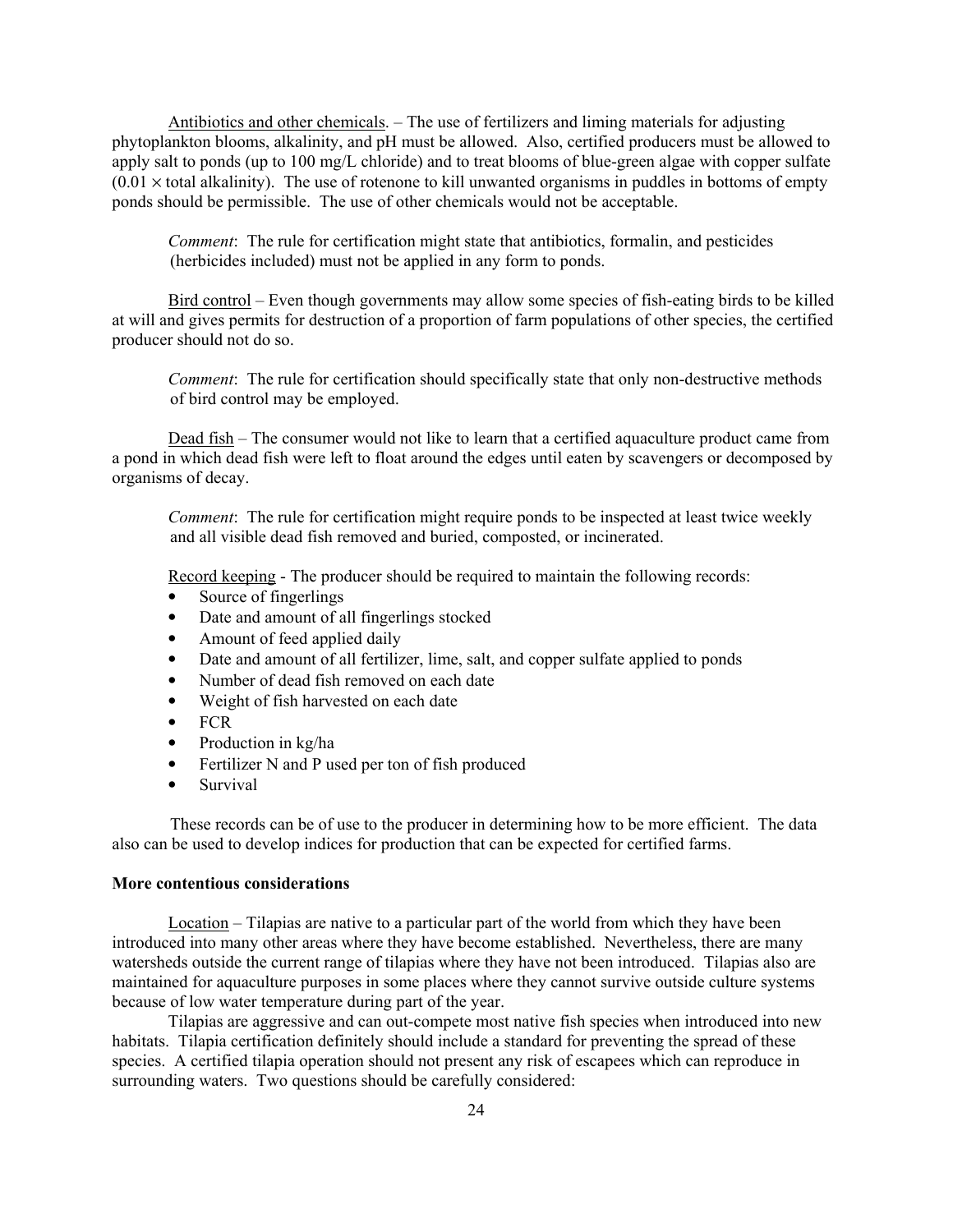(1) Should certification prohibit the introduction of tilapias on tropical and subtropical watersheds where they are not endemic and/or established, or should certification allow only the use of fingerlings incapable of reproduction on such watersheds?

Comments: There is no method for containing fish on farms that is "fail-safe." Fingerlings incapable of reproduction would have to be produced in areas where tilapias are endemic and/or established. However, it is not clear that 100% of fingerlings in batches of all-male or sexreversed tilapia are incapable of reproduction. Apparently, the tilapia hybrids (red tilapias) are the most certain source of fingerlings incapable of reproduction and survival outside of culture systems.

(2) Should tilapia certification be allowed for facilities located in temperate areas where escapees would not be able to survive the winter?

Comments: Cold-water adapted strains of tilapia are not likely to develop, and escapees from farms would die in winter. However, some tilapia operations might discharge into thermally polluted water where survival could be possible in the mixing zone of heated effluent and normal waters. Moreover, fish escaping early in the growing season might reproduce and develop large enough populations to compete with local species during summer and early fall. The risk could be reduced by restricting certification to facilities which only stock fish incapable of reproduction. In our opinion, tilapia certification should be allowed in temperate areas, but the issue should be discussed with all stakeholders.

 Species – There may be a valid environmental reason for limiting certification to hybrids. Hybrid, red tilapia appear to present the least danger of surviving in natural waters. Also, this strain of tilapia is desirable to consumers. At least initially, these two reasons strongly favor red tilapia over others. The main argument against this practice may be that it will tend to deny small producers in developing nations an opportunity for participating in certification because of difficulty in obtaining red tilapia fingerlings.

 Preventing reproduction – Most of the techniques for preventing reproduction would not be permissible in areas where tilapias are not endemic. Periodic harvesting of small fish from culture units could not be used because of the high risk of escape. Separation of sexes is not 100% accurate. In cage culture, eggs fall from cages, but escapes of large fish are inevitable. High-density culture in ponds or raceways also would have a high risk of escape, and so would the use of predaceous fish in ponds to eat small fish.

 The use of hormones to produce all-male fingerlings and production of all-male fry using YY males are possible ways of producing fingerlings for certified tilapia facilities.

Comments: The use of YY males to provide all-male fingerling seems most acceptable for certification. Exposure of fry to hormones for sex-reversal is a more common practice. Although studies suggest that the risk to consumers is insignificant, many consumers may not want to eat fish which have been treated with hormones. The idea of allowing hormone-treated fingerling in a certification program for tilapias should be considered by stakeholders, but it is unlikely to be adopted.

 Production systems – The grow-out systems by which tilapias are produced are quite varied, and each has both negative and positive environmental aspects.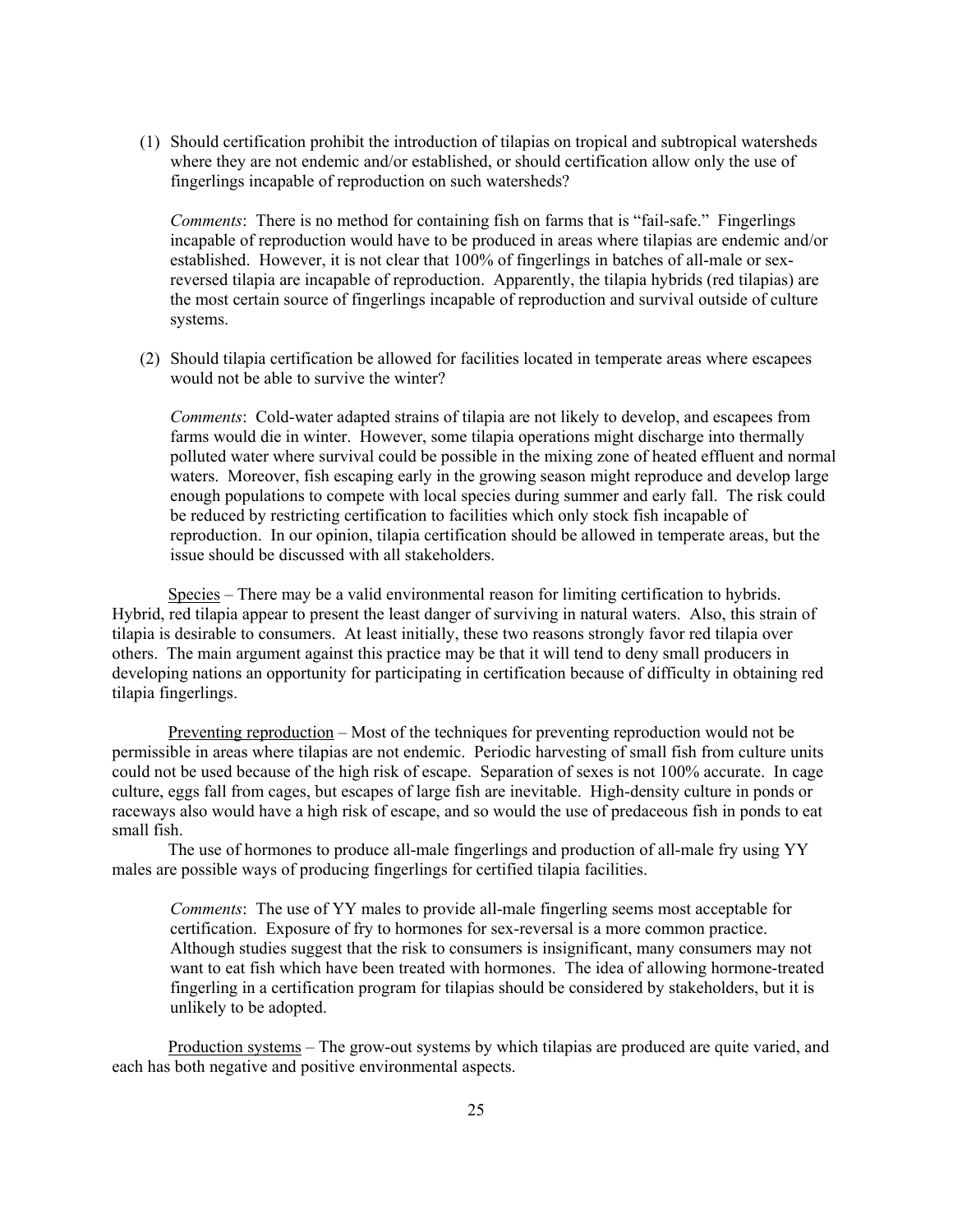Ponds are the traditional and most frequently used grow-out systems. If managed properly, much of the waste from tilapia propagation will be assimilated in ponds. Ponds managed for semi-intensive production have better quality water than those managed for intensive production. However, per unit of production, waste load, water and land requirements, and energy use consumption usually is greater for semi-intensive production than for intensive production. Ponds in general require much more land than other production units.

 Net pens, cages, and raceways tend to release much larger amounts of waste in effluent per unit of production than pond culture systems (Boyd and Queiroz 2001). Therefore, the siting of these systems should be a critical issue in certification. If net pens and cages are properly sited, waste can be effectively assimilated by natural waters. However, if they are located in an area with poor water circulation or if too many units are placed in one area, serious eutrophication may result. Cages or raceways integrated into irrigation systems would not cause pollution, but raceways discharging into a stream or cages installed in a stream could cause serious pollution downstream. Water treatment, such as sedimentation, could be installed to reduce pollution from raceway effluent, and water quality limits could be imposed on effluents from raceways.

 Water re-circulating systems can be operated with a minimum impact on downstream waters. However, the relatively small amount of effluent discharged by these systems can be highly concentrated. Thus, a standard for treating the effluent would be essential.

Comments: In our opinion, production systems generally may be ranked in the following order of environmental friendliness: (1) raceways and cages integrated into irrigation systems; (2) intensive ponds; (3) water re-circulation systems; (4) semi-intensive ponds; (5) other raceways; (6) other cages; (7) net pens. Of course, the position of cages and net pens in the ranking might be improved at certain sites.

 Methods for increasing production – Methods commonly used to increase tilapia production in ponds are application of manure, commercial fertilizers, liming materials, feed, water exchange, and mechanical aeration. In a few Asian countries, Vietnam and India in particular, human wastes may be applied to aquaculture ponds. In the other production systems, manures, commercial fertilizers, and liming materials are not used to increase production, and water exchange is an integral part of the system. Feed is applied to net pens, cages, raceways, and water re-circulating systems. Mechanical aeration normally is used only in water re-circulating systems, but it also may be applied in some highly intensive pond culture operations.

 The use of animal wastes as fertilizers carries the risk of antibiotic and microbial contamination of fish. Use of human wastes would risk contamination of fish with human pathogens. Moreover, consumers would not expect a certified product to be produced with animal or human wastes. Certification probably should strictly forbid the use of animal or human wastes as fertilizers.

 Liming materials and commercial fertilizers can be used in aquaculture without causing adverse environmental impacts. However, excessive use of liming materials can cause pH to rise above 9, and too much fertilizer encourages high nutrient concentrations in effluents. Thus, certification programs should insist on conservative use of liming materials and commercial fertilizers.

 Feed should be used conservatively to prevent the input of more nutrients than necessary, to avoid the waste of feed ingredients, to increase the efficiency of feed use, and to reduce production costs. The dress-out percentage for tilapia is not great – usually less than 33%. Thus, the conversion of feed protein to fish protein is relatively low compared to channel catfish and some other species. Therefore, the fish meal content of tilapia should be reduced to the lowest concentration practical. By increasing the amount of meat scrap and blood meal in feed, the fish meal content can likely be reduced to 4% or less. Ideally, certification should not allow any fish meal in tilapia feed.

 Certification should forbid the use of water exchange in pond culture, because water exchange reduces hydraulic retention time flushing out wastes before they can be assimilated by natural processes.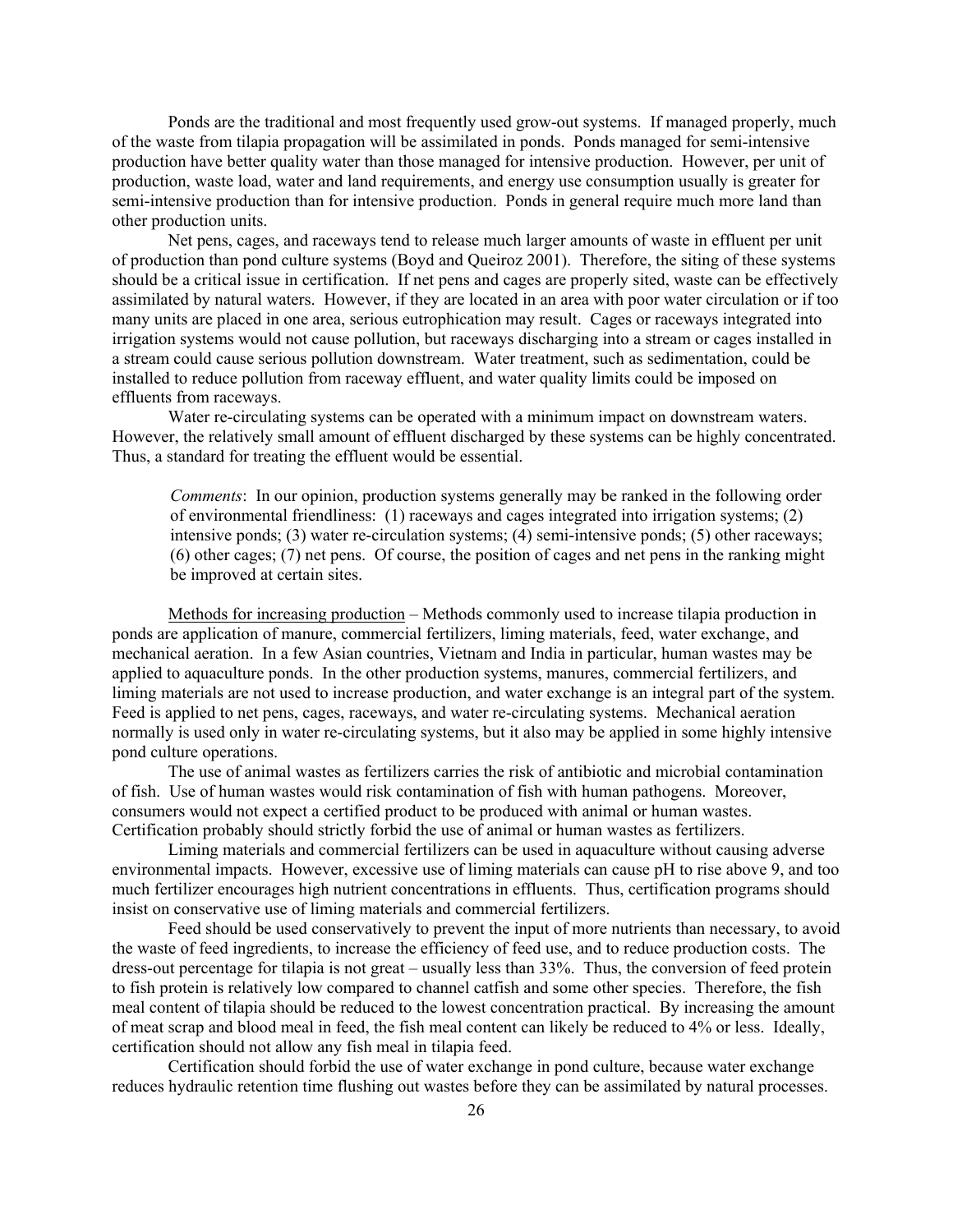On the other hand, mechanical aeration should be encouraged for it improves pond water quality and increases the capacity of natural processes to assimilate wastes.

#### Possible Areas for Initiating Certification

 Because tilapias are cultured in many nations, there are many possible areas where product certification could be considered. It is our opinion that certification should be done in areas where producers are innovative, relatively good practices already are in use, serious negative environmental impacts are unlikely, and prospects for sustainability are good.

 In Colombia, some tilapia production has been integrated into irrigation schemes. Thus, one of the possible major impacts, water pollution, can be avoided on these farms. Moreover, producers there appear to be rather innovative and receptive to new ideas. Ecuador has considerable tilapia production in renovated, former shrimp ponds. These production systems do not appear to be causing serious pollution problems in estuaries into which they discharge. There are only a few large producers, and some of them probably would be willing to work with a certification body. These individuals are innovative as evident from their willingness to convert from shrimp to tilapia farming. The main issue in certification might be the fact that some of the farms contain former mangrove land. Tilapia production also is growing in Brazil, and an investigation of farm locations and methods of production would be useful in determining if this country is a suitable area for trial certification.

 Aquaculture producers in Asia tend to use production techniques that generally are less environmentally friendly than those used elsewhere. In particular, the large amount of animal manure, and sometimes human wastes, used in tilapia culture in Asia would be a serious problem in certification. Thus, Asia probably is not a prime area for certification trials.

 South Africa does not have a well-established tilapia industry. However, there is an effort towards developing one. The farmers tend to be quite innovative and they are quick to adopt new ideas or new crops that can improve their income. Thus, a program to encourage tilapia production in South Africa using cages or "in-pond" raceways in irrigation systems with emphasis on developing certified production might have success. The major obstacle to South Africa as a place for trial certification is the climate. Tilapias cannot be produced year around and the reliance on externally-heated systems might be cost prohibitive. Nevertheless, there are excellent prospects for certification of a single crop per year.

 In the United States, a number of farmers use heated, water re-circulating systems to produce tilapia in areas where cold winter climate will prevent breeding populations from becoming established. These systems also can be prevented from causing water pollution if appropriate water treatment is employed. Thus, they have potential for trial certification efforts.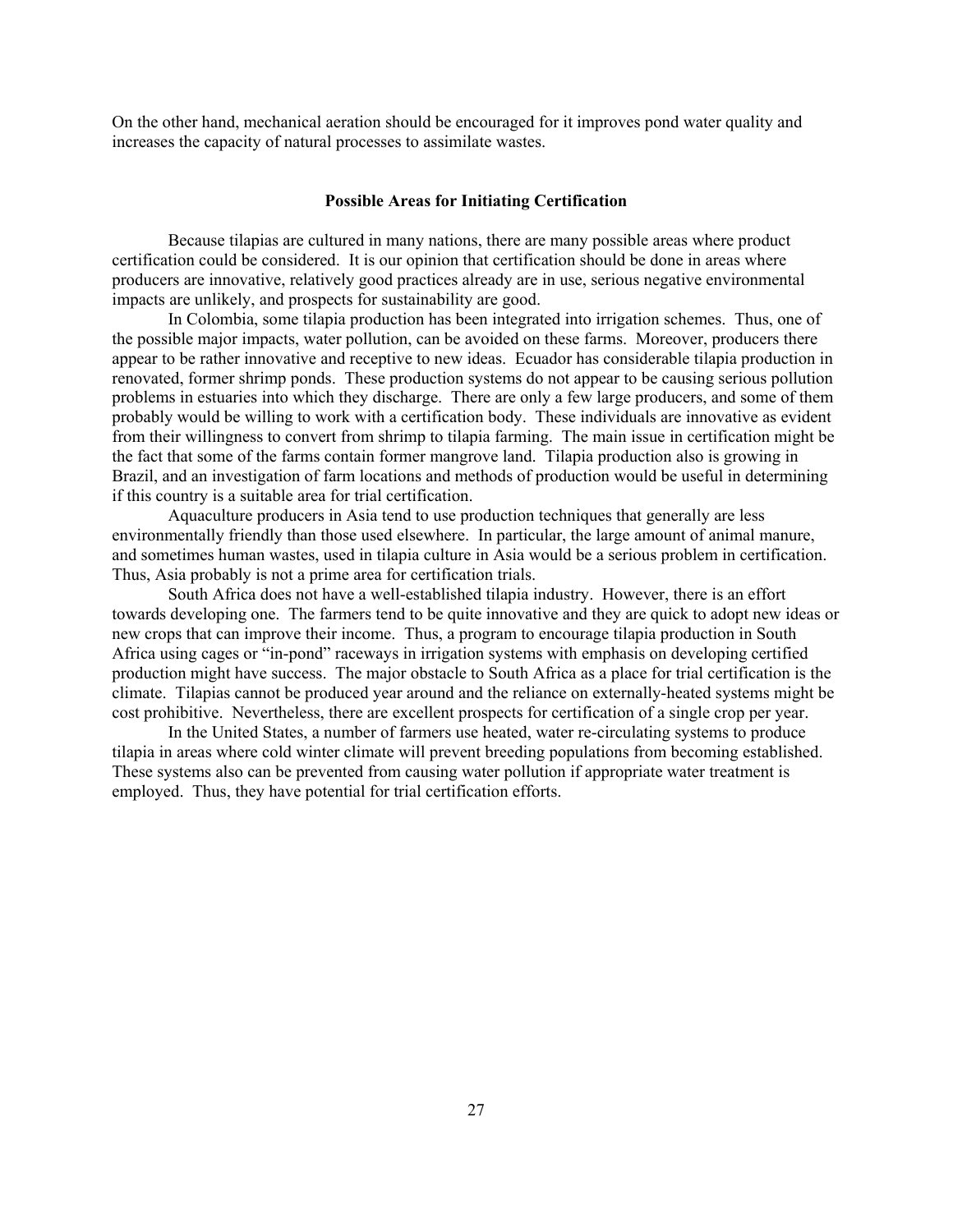#### References

- Alceste, C. C. and D. E. Jory. 2002. World tilapia farming. Aquaculture Magazine, Buyer's Guide 2002:40-52.
- Aquanutro. 2002. Tilapia diets. http://www.aquanutro.com/products/foodfish/tilapia.htm.
- Beveridge, M. C. M. 1984. Cage and pen fish farming, carrying capacity models and environmental impact. FAO Fisheries Technical Paper 225, Food and Agriculture Organization of the United Nations, Rome, Italy.
- Bocek, A. Undated. Introduction to tilapia culture. International Center for Aquaculture and Aquatic Environments, Auburn University, Alabama, USA.
- Boyd, C. E. 2003. The status of codes of practice in aquaculture. World Aquaculture 34(2):63-66.
- Boyd, C. E. 2004. Management of bottom soil condition and pond water and effluent quality. In: C. D. Webster and C. Lim (eds.), Tilapias: Culture, Nutrition, and Feeding. The Haworth Press, Binghamton, New York, USA: in press.
- Boyd, C. E. and B. Green. 1998. Dry matter, ash, and elemental composition of pond-cultured tilapia (Oreochromis aureus and O. niloticus). Journal of the World Aquaculture Society 29:125-128.
- Boyd, C. E. and A. Gross. 1999. Biochemical oxygen demand in channel catfish Ictalurus punctatus pond waters. Journal of the World Aquaculture Society 30:349-356.
- Boyd, C. E. and J. Queiroz. 2001. Nitrogen and phosphorus loads by system, USEPA should consider system variables in setting new effluent rules. Global Aquaculture Advocate 4(6):84-86.
- Boyd, C. E. and C. S. Tucker. 1998. Pond Aquaculture Water Quality Management. Kluwer Academic Publishers, Boston, Massachusetts, USA.
- Collins, W. J. and R. O. Smitherman. 1978. Production of tilapia hybrids with cattle manure or a commercial diet. pages 43-54. In: R. O. Smitherman, W. L. Shelton, and J. H. Grover (eds.), Symposium on the Culture of Exotic Fishes. American Fisheries Society, Bethesda, Maryland, USA.
- Diana, J. S. 1997. Feeding strategies, pages 245-262. In: H. S. Egna and C. E. Boyd (eds.), Dynamics of Pond Aquaculture. CRC Press, Boca Raton, Florida, USA.
- Edwards, P. and R. S. V. Pullin. 1990. 1990. Wastewater-fed aquaculture. Environmental Sanitation Information Center, Asian Institute of Technology, Bangkok, Thailand.
- FAO (United Nations Food and Agriculture Organization) 2005. Yearbook of Fisheries Statistics extracted with FishStat Version 2.30 (Copyright 2000). Fisheries database: Aquaculture production quantities 1950-2003; aquaculture production values 1984-2003; capture production 1960-2003; Commodities Production and Trade 1976-2002. www.fao.org/fi/statist/FISOFT/FISHPLUS/asp.
- Fitzsimmons, K. 1997. Introduction to tilapia, pages 9-12. In: K. Fitzsimmons (ed.), Tilapia Aquaculture: Proceeding of the Fourth International Regional Agricultural Engineering Service Publication No. 106, Ithaca, New York, USA.
- Fitzsimmons, K. 2001. Environmental and conservation issues in tilapia aquaculture, pages 128-131. In: R. Subasinghe and T. Singh (eds.), Tilapia: Production, Marketing, and Technological Developments. FAO Infofish, Kuala Lumpur, Malaysia.
- Fryer, G. and T. D. Iles. 1972. The Cichlid Fishes of the Great Lakes of Africa: Their biology and Evolution. T. F. H. Publications, Hong Kong.
- Goudie, C. A., W. L. Shelton, and N. C. Parker. 1986. Tissue distribution and elimination of radiolabeled methyltestosterone fed to sexually undifferentiated blue tilapia. Aquaculture 58:215-220.
- Green, B. W., K. L. Veverica, and M. S. Fitzpatrick. 1997. Fry and fingerling production, pages 215- 243. In: H. S. Egna and C. E. Boyd (eds.), Dynamics of Pond Aquaculture. CRC Press, Boca Raton, Florida, USA.
- Gross, A., C. E. Boyd, and C. W. Wood. 1999. Ammonia volatilization from freshwater ponds. Journal of Environmental Quality 28:793-797.